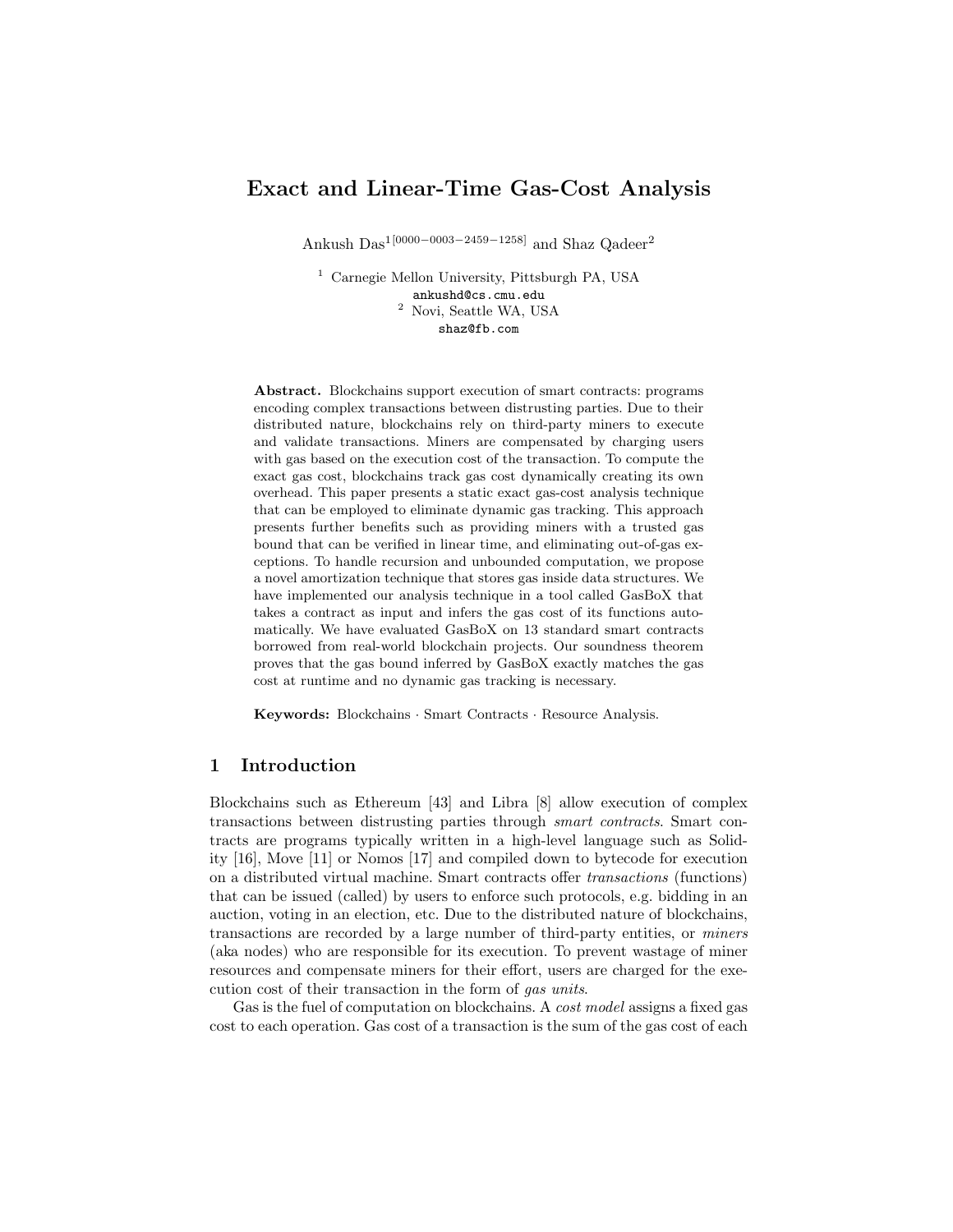operation executed during the transaction. Users are responsible for providing a sufficient gas limit along with the transaction to cover the execution cost. If a user fails to provide sufficient gas, the transaction fails after the execution runs out of gas, but the user is still charged for the gas used. The user then has to re-issue the transaction with a higher gas limit. Since users need to be aware of execution cost prior to issuing a transaction, there is a wide variety of analysis tools [6, 5, 17, 23] to statically compute an upper bound on gas cost of transactions.

Unfortunately, upper gas bounds are inadequate. At runtime, if a user provides excess gas units, the leftover gas needs to be returned to the user. Thus, in existing blockchains such as Ethereum and Libra, a monitor function known as dynamic gas meter tracks the gas cost during execution. If the execution runs out of gas, the meter raises an out-of-gas exception, otherwise it returns the excess gas back to the user. Thus, despite the benefits of static gas analysis, blockchains still need to meter gas at runtime. Moreover, dynamic gas metering has its own limitations. First, it creates an execution overhead, inadvertently increasing the transaction gas cost (for the Libra blockchain, this overhead is about 20% of execution time!). Second, if the transaction runs out of gas, it does not provide any feedback to the user for transaction resubmission. Upper gas bounds can also be inadequate for miners. Blockchains often restrict transaction blocks using a block gas limit, i.e., the maximum gas consumption of transactions in a block. To estimate how many transactions a miner can fit in a block, miners need an exact gas bound; imprecise upper bounds are not sufficient. Thus, there is a need to provide users and miners with a trusted exact gas bound that can be verified efficiently before accepting transactions.

In response, this article describes a static analysis technique with two goals:  $(i)$  exact gas analysis to eliminate dynamic metering, and  $(ii)$  efficient analysis that can be employed by miners. These goals pose unique challenges, particularly in the blockchain domain. The gas cost of a transaction can not only depend on its arguments, but also on global state, i.e., data structures already published on the blockchain. This global state can also potentially be modified by other transactions. Since users and miners have no control over when their transactions are actually mined, they cannot exactly determine the global state during execution. Verifying exact bounds can further be challenging in the presence of branching since the gas cost may vary along different branches.

To this end, blockchains recommend implementing contracts and transactions in a way that the gas cost does not depend on global state. Realizing this, our analysis tool only verifies gas bounds that are a constant, i.e., do not depend on either the arguments or the global state. As a result, our analysis is very efficient, and is linear-time in the size of the program and thus, can be employed by miners with minimal overhead. This overhead is further compensated since the virtual machine no longer needs to meter gas at runtime.

To compute exact bounds in the presence of branching, we need to ensure that branches have equal gas cost. We establish this by introducing a special operation Gas.deposit(n) which deposits n gas units in the transaction sender's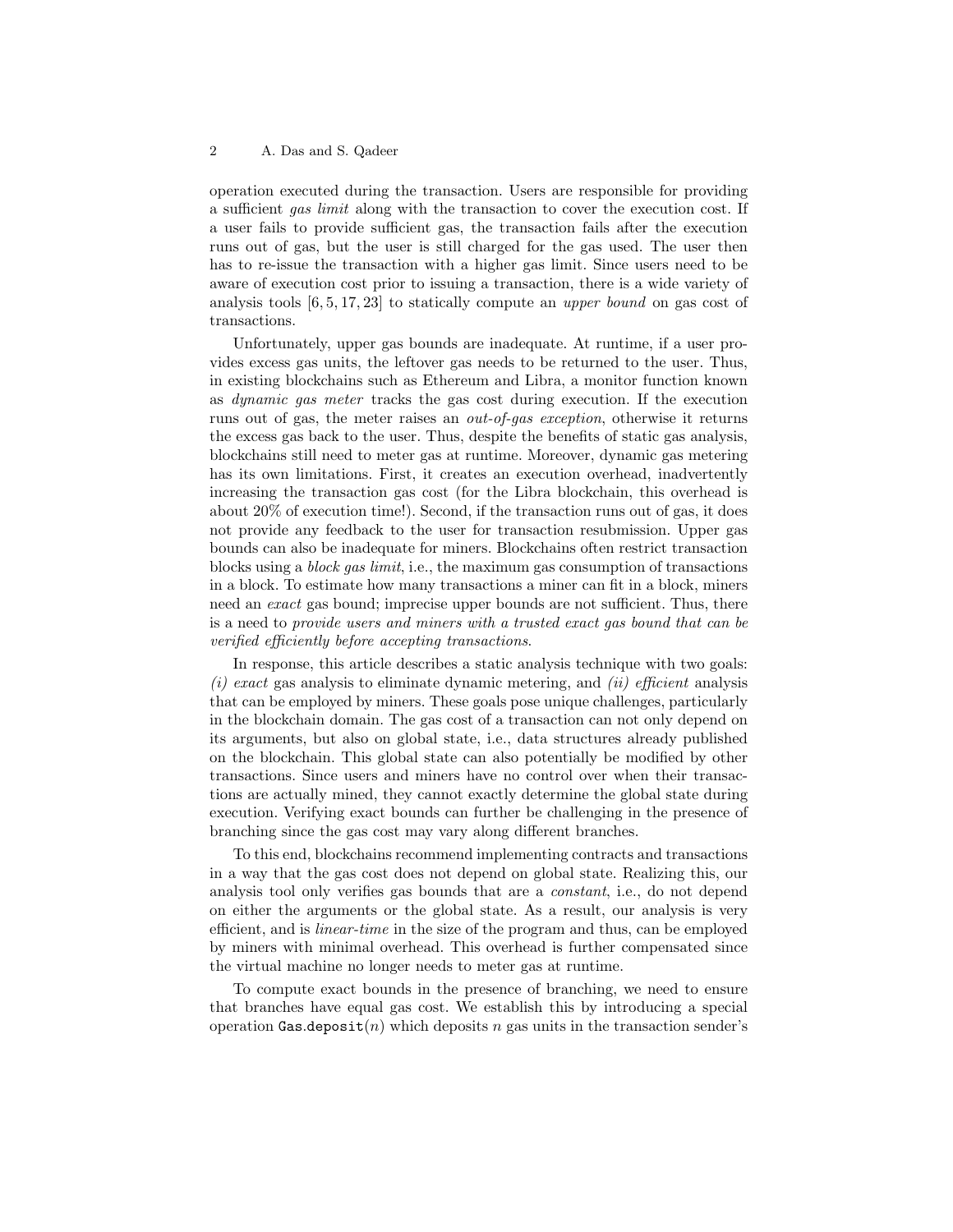account at runtime. We augment the less costly branch with such an expression with  $n$  being the difference in the gas cost of both branches. This mechanism is sufficient to produce exact gas bounds and eliminates the need for gas metering, improving the overall hygiene of the virtual machine.

To handle unbounded computation such as recursion and iteration over data structures like maps, we utilize *amortization* [40, 29, 27, 12]. We introduce  $\text{Gas}(n)$ as a *first-class type* in the language to represent values with  $n$  gas units which can then be stored inside data structures. During a transaction, this stored gas can be consumed to pay for the transaction cost. Thus, users pay in advance while building up such data structures and later, iteration would effectively pay for itself! Thus, such transactions have a constant static gas bound which are automatically inferred by our analysis. We demonstrate that this amortization simplifies our gas analysis, prevents out-of-gas exceptions, and leads to more equitable gas-distribution schemes.

Although we have focused on constant gas bounds in this work, our analysis framework is general. Our key innovations of depositing gas in sender's account to obtain exact gas bounds and storing gas in data structures for amortization would still be applicable. The expressivity of the gas bounds can be enhanced by utilizing more sophisticated underlying logics, such as linear arithmetic [20] or SMT solvers [34]. However, such logics have a high computational complexity which would make the analysis inefficient, hampering its utility to miners. Although constant gas analysis precludes transactions that copy unbounded data structures such as lists and maps, we demonstrate that our tool can still analyze a large class of smart contracts.

We have implemented our analysis technique in a tool called GasBoX (GAS BOund eXact). The tool takes a function as input and automatically infers its exact gas bound by generating linear equalities and solving them via efficient off-the-shelf linear programming (LP) solvers. It can further take an initial gas bound as input and verify that it is exact or return the program location where the virtual machine would run out of gas. Thus, users can utilize GasBoX to infer gas bounds, while miners can utilize GasBoX to verify them in linear time. Our analysis framework is compositional, thereby efficiently analyzing functions in isolation. We have designed a simplistic programming language modeled on Move [11] to illustrate the analysis technique and tool. We conducted 13 case studies implementing standard smart contracts such as auctions, elections, bank accounts, tokens, etc. and inferred their gas bound using GasBoX. To the best of our knowledge, this is the first tool to compute exact gas bounds for smart contracts automatically.

Overall, we make the following technical contributions:

- 1. design of a linear-time and exact gas-analysis technique for smart contracts
- 2. introduction of a novel deposit operation to avoid gas metering
- 3. gas amortization to handle unbounded computation
- 4. implementation of an analysis tool that automatically infers gas bound using off-the-shelf LP solvers
- 5. case studies on standard smart contracts demonstrating its practicability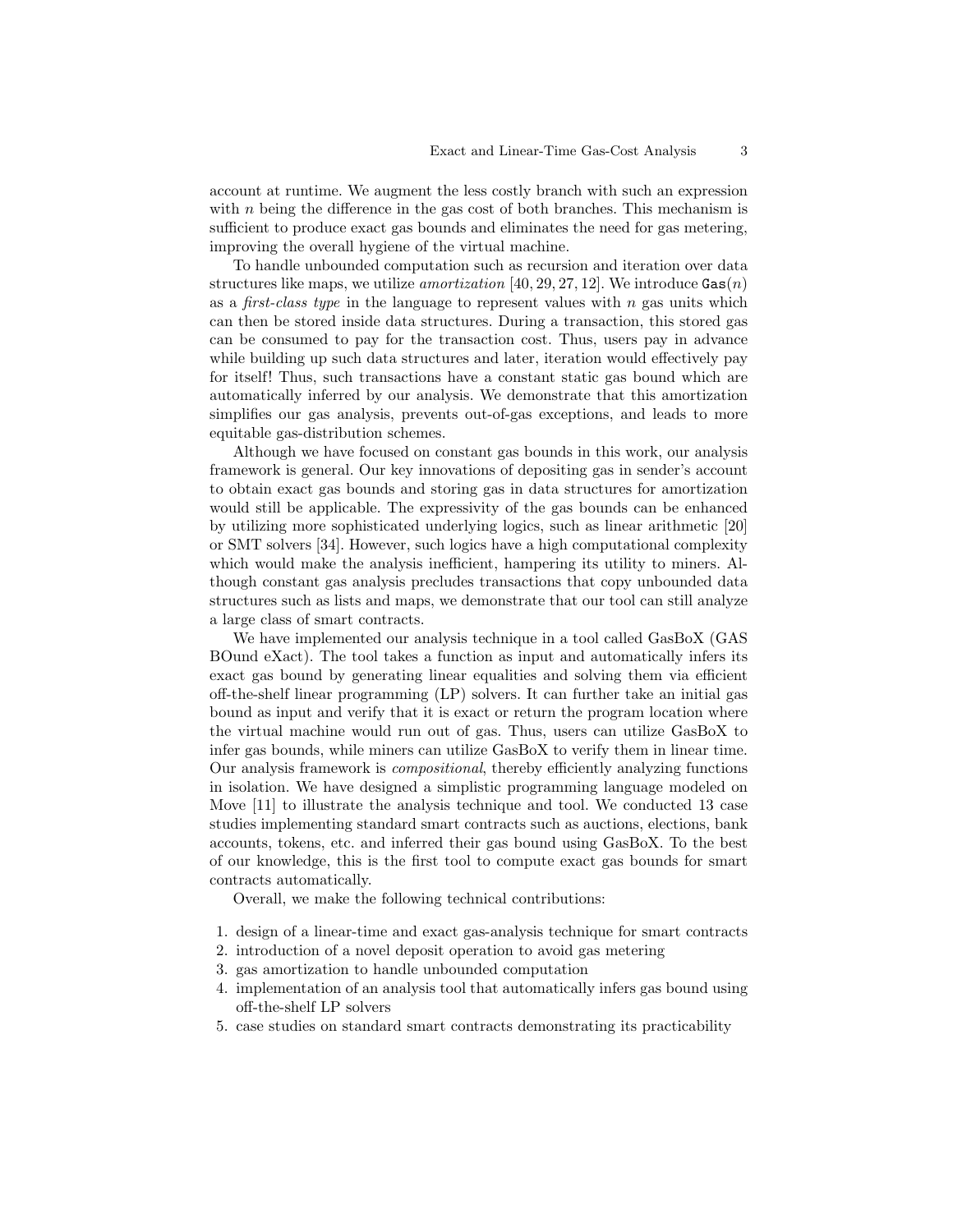# 2 Overview of Gas Analysis

The static gas-cost analysis is realized using a Hoare logic style reasoning with an abstract notion of a static gas tank. This gas tank symbolically represents the amount of gas available to the execution engine at a program location, and is denoted using a natural number. For a program expression  $e$ , we follow the rule

 $\{ tank = \phi + C(e) \} e \{ tank = \phi \mid \phi > 0 \}$ 

Here,  $\phi+\mathcal{C}(e)$  represents the initial value of the gas tank, and  $\mathcal{C}(e)$  denotes the gas cost of expression e. The rule states that if the gas tank value is  $\phi + \mathcal{C}(e)$  before execution, then the gas tank value after execution is  $\phi$ . Our analysis is naturally compositional since gas cost is additive: the gas cost for  $e$ ;  $e'$  is  $C(e) + C(e')$ .

$$
{\lbrace tank = \phi + C(e) + C(e') \rbrace e \lbrace tank = \phi + C(e') \mid \phi + C(e') \ge 0 \rbrace \over {\lbrace tank = \phi + C(e') \rbrace e' \lbrace tank = \phi \mid \phi \ge 0 \rbrace}}
$$

$$
{\lbrace tank = \phi + C(e) + C(e') \rbrace e \rbrace e \lbrace tank = \phi \mid \phi \ge 0 \rbrace}
$$

## 2.1 Exact Bound Analysis and Runtime Overhead

We demonstrate our approach for exact gas analysis using an auction contract. Consider a function addBid which takes two arguments, bidmap: a reference to a map storing bids indexed by the address of their bidder, and b: a new bid to be added to the map represented using a Coin type.

```
fn addBid(bidmap: &Map<address, Coin>, b: Coin) {
 1. let bidder = GetTxnSenderAddress();
 2. if (Map.exists(copy(bidmap), copy(bidder))) then
 3. tick(C_{\text{MoverToAddr}}); MoveToAddr(move(bidder), move(b));
 4. else
 5. tick(C_{\text{MapInsert}}); Map.insert(move(bidmap), move(bidder), move(b));}
```
First, the bidder's address is computed and stored in the variable bidder (line 1). If bidder exists in the bidmap dictionary (line 2), then the bid is returned back to the bidder using the built-in MoveToAddr function (line 3). Otherwise, the bid is added to bidmap indexed by the bidder's address (line 5). For brevity, we allow a bidder to place a bid only once in this auction. Here,  $move(v)$  moves the variable v out of scope by passing it to the callee while  $\text{copy}(v)$  creates a fresh deep copy of v. This distinction is necessary from the gas analysis perspective, since the gas cost of move(v) can be statically determined, while the cost of  $\text{copy}(v)$  depends on the size of v (more details at the end of Section 2.2).

Gas cost of a function is defined w.r.t. a *cost model*. A cost model assigns a gas cost to each primitive operation. We simplify the analysis here by using the tick metric, which assigns a cost of n to tick(n), and 0 to all other operations. Statically, our analysis follows the rule

 $\{tank = \phi + n\}$  tick(n)  $\{tank = \phi \mid \phi \geq 0\}$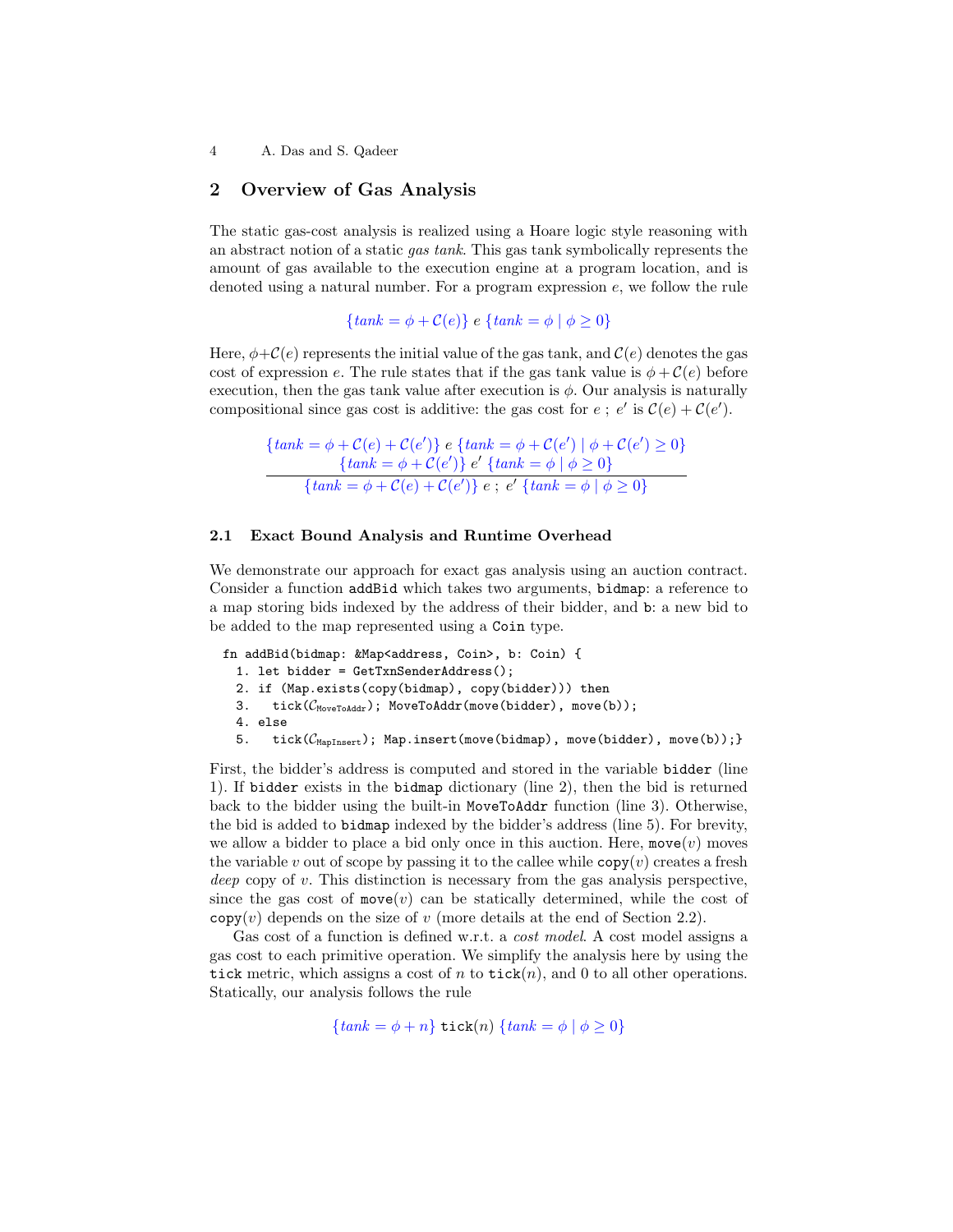In the addBid function above, we have only instrumented the MoveToAddr and Map.insert functions with ticks for simplicity of exposition. In practice, our implementation takes a cost model as input, and inserts tick for all operations automatically (explained in Section 3.1) so its burden does not fall on the programmer. With this model, the gas cost of addBid is  $C_{\text{MoveToAddr}}$  in the then branch and  $C_{\text{ManInsert}}$  in the else branch. Since we cannot statically determine which branch would be taken at runtime, the worst-case gas bound of addBid is  $max(\mathcal{C}_{\text{MapInsert}}, \mathcal{C}_{\text{MoveToAddr}}).$ 

Since the statically derived gas bound is overapproximate, we need to dynamically meter the gas at runtime. Therefore, despite the benefits of static gas analysis, we incur the overhead of metering the gas at runtime. The gas meter will be responsible for returning the leftover gas back to the user at the end of execution. For the addBid function, if the initial provided gas is  $max(\mathcal{C}_{MapInsert}, \mathcal{C}_{MoveToAddr})$ , the leftover gas at the end of execution would be 0 or  $\max(\mathcal{C}_{\text{MapInsert}},\mathcal{C}_{\text{MoveToAddr}}) - \min(\mathcal{C}_{\text{MapInsert}},\mathcal{C}_{\text{MoveToAddr}})$ , depending upon which branch is executed.

To avoid dynamic metering, we need to compute an exact gas bound. To achieve this, we mandate that both branches have equal gas cost. To ensure this, we introduce an expression  $\text{Gas.deposit}(n)$ . Statically, the gas cost of this expression is  $n$ . Dynamically, executing this deposits  $n$  units of gas in the account of the user who issued the transaction. The corresponding analysis rule is

 $\{tank = \phi + n\}$  Gas.deposit(n)  $\{tank = \phi \mid \phi \ge 0\}$ 

Reimplementing the addBid function,

fn  $[\mathcal{C}_{\text{MapInsert}} + \mathcal{C}_{\text{MoveToAddr}}]$  addBid(bidmap: &Map<address, Coin>, b: Coin) {

- 1. let bidder = GetTxnSenderAddress();
- 2. if (Map.exists(copy(bidmap), copy(bidder))) then  $\{ \textit{tank} = \mathcal{C}_{\texttt{MapInsert}} + \mathcal{C}_{\texttt{MoveToAddr}} \}$
- 3. tick( $C_{\text{MoverToAddr}}$ ); MoveToAddr(move(bidder), move(b));  $\{ \tanh = \mathcal{C}_{\mathtt{MapInsert}} + \mathcal{C}_{\mathtt{MoveToAddr}} - \mathcal{C}_{\mathtt{MoveToAddr}} = \mathcal{C}_{\mathtt{MapInsert}} \}$
- 4. Gas.deposit $(\mathcal{C}_{\text{MapInsert}})$ ;  $\{tank = \mathcal{C}_{\text{MapInsert}} - \mathcal{C}_{\text{MapInsert}} = 0\}$
- 5. else
	- $\{ \text{rank} = \mathcal{C}_{\tt{MapInsert}} + \mathcal{C}_{\tt{MoveToAddr}} \}$
- 6. tick $(\mathcal{C}_{\text{MapInsert}})$ ; Map.insert(move(bidmap), move(bidder), move(b));
	- $\{ \text{rank} = \mathcal{C}_{\texttt{MapInsert}} + \mathcal{C}_{\texttt{MoveToAddr}} \mathcal{C}_{\texttt{MapInsert}} = \mathcal{C}_{\texttt{MoveToAddr}} \}$
- 7. Gas.deposit $(\mathcal{C}_{\text{MoverToAddr}})$ ; }  $\{tank = \mathcal{C}_{\text{MoveToAddr}} - \mathcal{C}_{\text{MoveToAddr}} = 0\}$

We have added the expression  $\texttt{Gas.deposit}(\mathcal{C}_{\texttt{MapInsert}})$  in the then branch (line 4) and Gas.deposit( $C_{\text{MoveToAddr}}$ ) in the else branch (line 7). With this addition, the gas cost of both branches becomes equal to  $C_{\text{MapInsert}} + C_{\text{MoveToAddr}}$  as verified by the analysis (in blue). Since the gas tank value at the end of both branches is 0, we know that the *exact* gas bound of the **addBid** function is  $C_{\text{MapInsert}} + C_{\text{MoveToAddr}}$ (described in blue along with the function declaration at the top).

Our analysis takes the function definition as input and infers its initial gas bound automatically. If it is already provided with an initial gas bound, it can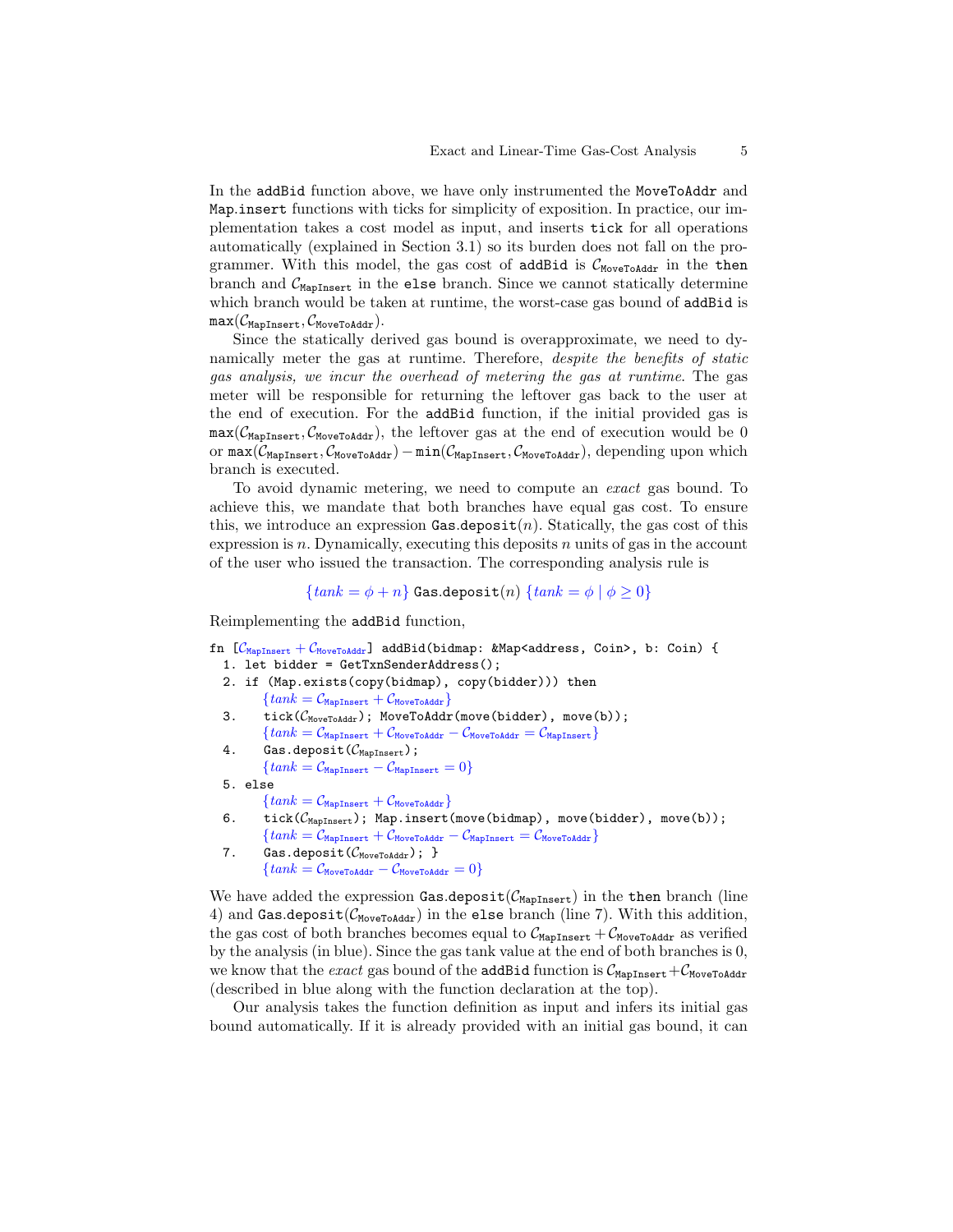further verify that the gas bound is exact or identify the location where the execution will run out of gas. Intuitively, if  $\phi \geq 0$  at each program location during the analysis, the gas bound is sufficient. Otherwise, the first location where  $\phi < 0$  is the point where the execution runs out of gas. Moreover, the gas bound is exact if  $\phi = 0$  after the **return** expression(s) in the function body.

Advantages. Our analysis tool infers the exact gas bound automatically. The soundness of our analysis proves that if a user supplies this gas bound with a transaction, there is no need for dynamic metering. The Gas.deposit expression ensures that the user does not lose any gas units; *leftover gas is safely returned* to the user. Our analysis tool automatically instruments the program with the Gas.deposit operations, so its burden does not fall on the programmer. Furthermore, if the initial gas bound is not sufficient, the analysis identifies the program location where gas runs out, providing valuable feedback to the programmer.

One caveat here is that a programmer can still provide a high gas limit for a transaction and return most of the gas back to them using spurious Gas.deposit operations. To avoid this, we have augmented our analysis tool to detect spurious deposit operations. Minimally, deposit operations are only required at the join point of branches and only in one of the branches (the less costly one). Any other deposit operations are unnecessary and flagged by our analysis tool.

# 2.2 Handling Unbounded Computation

The auction contract also provides functionality for returning bids back to their respective bidders at the end of the auction. This is implemented with the recursive function below.

```
fn [\mathcal{C}_{Movefoddar} \cdot \text{sizeof}(\text{bidmap})] returnBids(bidmap : &Map<address, Coin>) {
  if (Map.size(copy(bidmap)) > 0) then
     {tank = C_{MoveroAddr} \cdot sizeof(bidmap)}let (bidder, bid) = Map.remove_first(copy(bidmap)) ;
     {tank = C_{MoveroAdar} \cdot (sizeof(bidmap) + 1)}\texttt{tick}(\mathcal{C}_{\texttt{MoverOAddr}}) ; MoveToAddr(move(bidder), move(bid)) ;
     {tank = C_{MoveroAddr} \cdot \texttt{sizeof}(\text{bidmap})}returnBids(move(bidmap)) ; }
```
The function removes the first element from the map (remove\_first), storing the key in bidder and value in bid. The function then calls MoveToAddr which transfers the bid into the bidder's account. Finally, the function recurses. Since we incur  $\mathcal{C}_{\text{MoveToAddr}}$  cost for each recursive call (due to the  $\text{tick}(\mathcal{C}_{\text{MoveToAddr}})$ ), the total cost of the returnBids function is  $C_{Movefoddar}$  · sizeof(bidmap).

The analysis initiates with a gas tank value of  $C_{\text{Moveroddr}} \cdot \text{sizeof}(\text{bidmap}).$ The analysis then needs to verify that, in the else branch, size of  $(bidmap) = 0$ , thus the tank value is 0. In the then branch, the analysis needs to track that the size of bidmap decreases by 1 due to the remove first  $()$  function, and the gas tank value decreases by  $C_{MoveToAddr}$  due to tick( $C_{MoveToAddr}$ ). Thus, at the recursive call, we arrive at the invariant  $\{ \text{rank} = C_{\text{MoveToAddr}} \cdot \text{sizeof}(\text{bidmap}) \}.$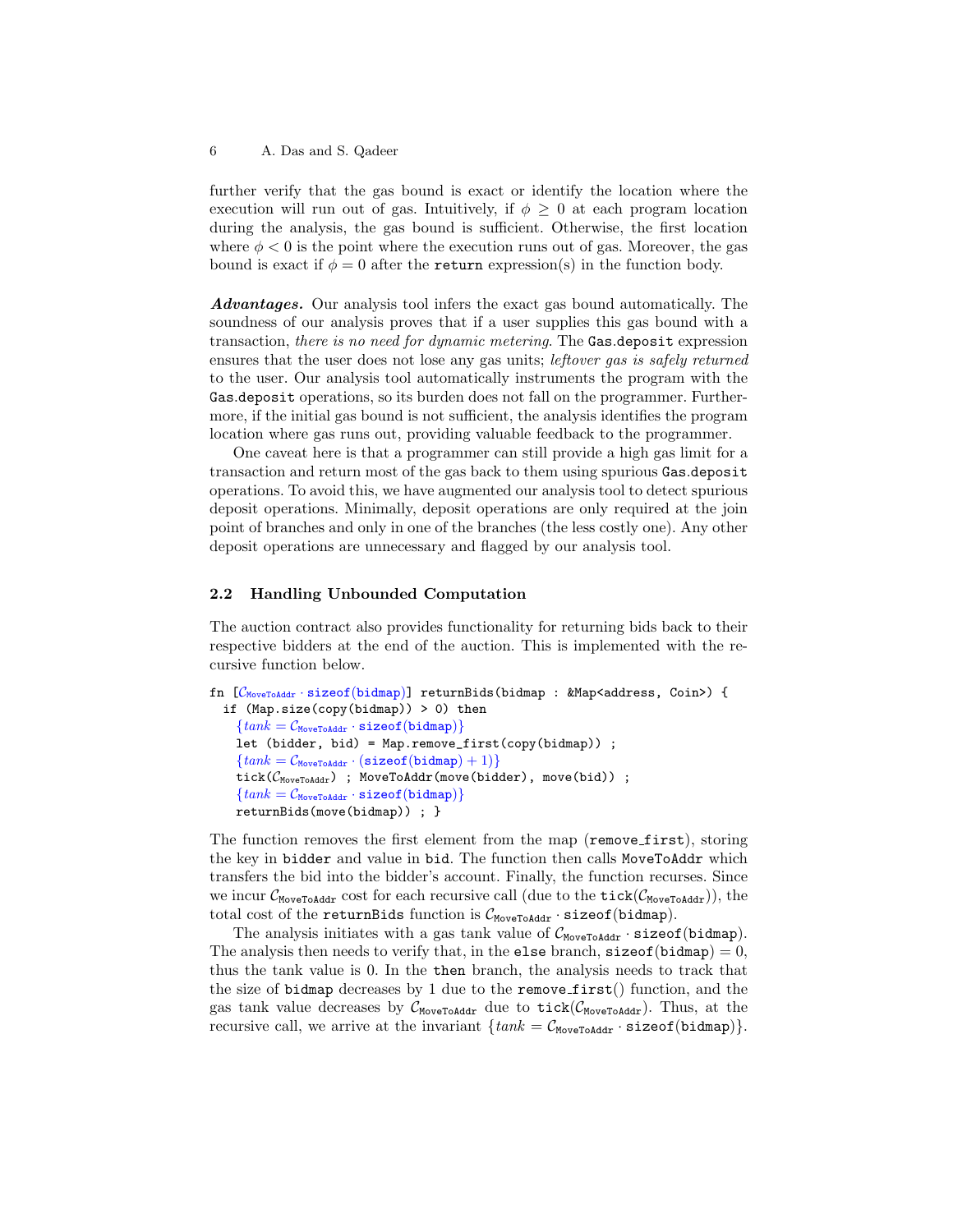To express and verify such invariants, the analysis would need to track the size of data structures and their relation to the gas tank value. If the control flow involves deeper nested loops and recursion, the gas bounds would involve nonlinear expressions and the analysis would require sophisticated techniques to synthesize such invariants [4, 25, 21]. Furthermore, blockchains discourage nonconstant gas cost transactions since they are vulnerable to out-of-gas exceptions and denial-of-service attacks [23].

Gas Amortization. We instead propose a mechanism of amortizing the linear cost of returnBids over a series of bidding operations by storing gas in data structures. To pay for the gas cost of MoveToAddr, we store  $\mathcal{C}_{\text{MoveToAddr}}$  units of gas with the bid in bidmap. This is defined using the type GasBid defined below.

```
resource GasBid {
  gas : Gas(\mathcal{C}_{\text{MoverToAddr}}), // \mathcal{C}_{\text{MoverToAddr}} gas units stored inside GasBid
  bid : Coin } \frac{1}{1} stores bid to be placed in auction
```
Our language allows declaration of two kinds of types: structs and resources. They are both analogous to classes in object-oriented languages, except that they differ in their treatment. Objects of struct types represent functional data structures: they can be moved or copied, whereas objects of resource types represent assets: they cannot be copied, only moved; they are treated *linearly* [22].

We introduce a new primitive linear type in the language  $\text{Gas}(n)$  where n is a constant natural number. Statically, a variable  $v : \text{Gas}(n)$  stores n units of gas. Constructing a variable of type  $\text{Gas}(n)$  consumes n gas units from the gas tank, while destructing it produces  $n$  gas units that are added to the gas tank. Formally, the introduction and elimination rules are described as

```
\{tank = \phi + n\} Gas.construct(n) \{tank = \phi \mid \phi \ge 0\}\{tank = \phi \mid v : \text{Gas}(n)\}\ Gas.destruct(v) \{tank = \phi + n\}
```
**Amortized Auction.** We reimplement the auction contract storing  $C_{\text{Mov} \text{eToAdd}}$ gas units in the GasBid resource type. In this version, the bidder pays for the return of bids in advance.

```
fn [\mathcal{C}_{\text{MapInsert}}+2\mathcal{C}_{\text{MoveToAddr}}] addBid(bidmap: &Map<address, GasBid>, b: Coin) {
   let bidder = GetTxnSenderAddress();
   if (Map.exists(copy(bidmap), copy(bidder))) then
       \{tank = \mathcal{C}_{\text{MapInsert}} + 2\mathcal{C}_{\text{MoveToAddr}}\}tick(\mathcal{C}_{\text{MoveToAddr}}); MoveToAddr(move(bidder), move(b));
       \{tank = \mathcal{C}_{\text{MapInsert}} + 2\mathcal{C}_{\text{MoveToAddr}} - \mathcal{C}_{\text{MoveToAddr}} = \mathcal{C}_{\text{MapInsert}} + \mathcal{C}_{\text{MoveToAddr}}\}Gas.deposit(C<sub>MapInsert</sub> + C<sub>MoveToAddr</sub>);
       \{tank = \mathcal{C}_{\text{MapInsert}} + \mathcal{C}_{\text{MoveToAddr}} - \mathcal{C}_{\text{MapInsert}} - \mathcal{C}_{\text{MoveToAddr}} = 0\}else
       \{tank = \mathcal{C}_{\text{MapInsert}} + 2\mathcal{C}_{\text{MoveToAddr}}\}let g = Gas.construct(\mathcal{C}_{MoveToAddr});\{tank = \mathcal{C}_{\text{MapInsert}} + 2\mathcal{C}_{\text{MoveToAddr}} - \mathcal{C}_{\text{MoveToAddr}} = \mathcal{C}_{\text{MapInsert}} + \mathcal{C}_{\text{MoveToAddr}}\}let gb = pack<GasBid> {gas: move(g), bid: move(b)};
      tick(C_{MapInsert}); Map.insert(move(bidmap), move(bidder), move(gb));
```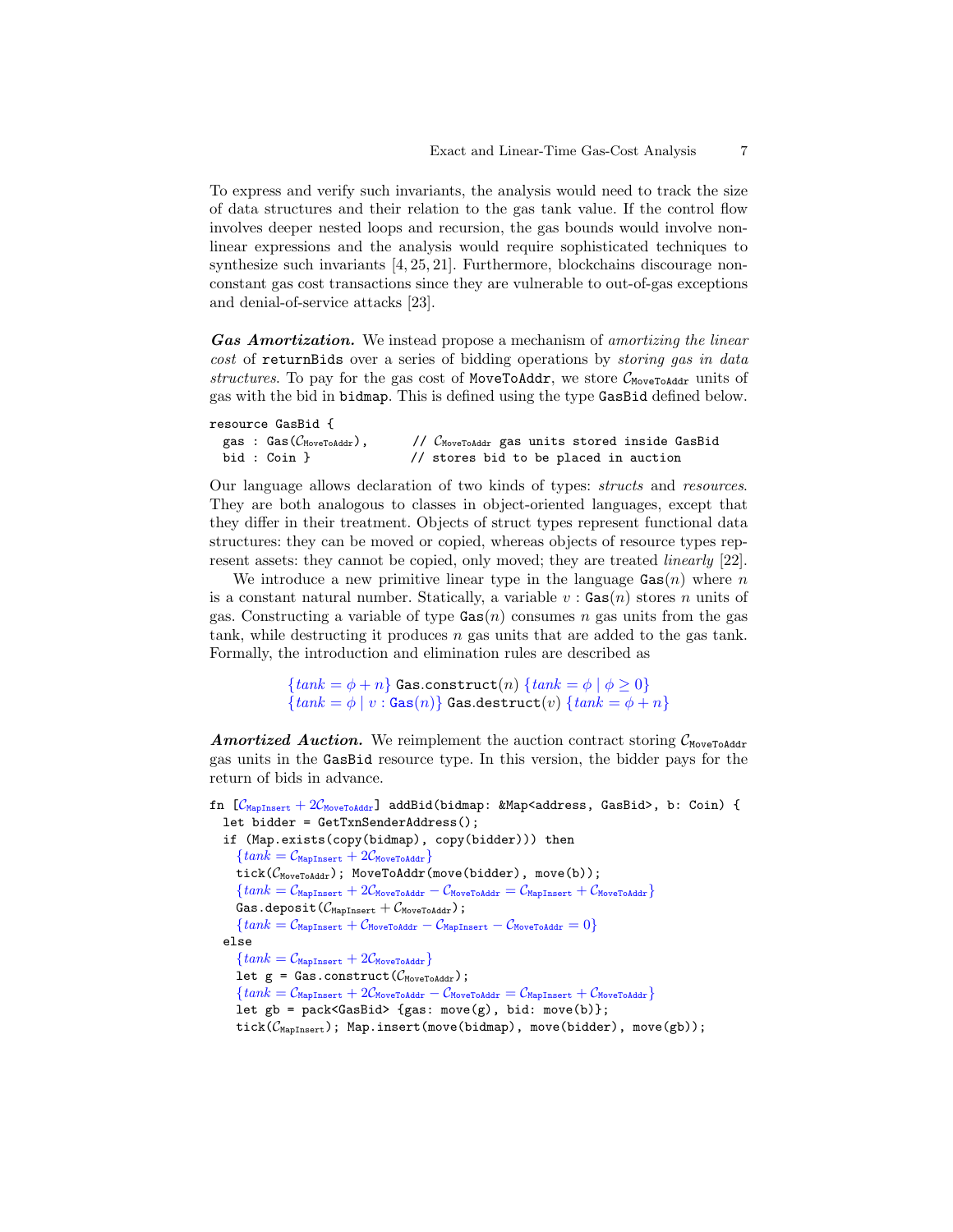```
{tank = \mathcal{C}_{\text{MapInsert}} + \mathcal{C}_{\text{MoveToAddr}} - \mathcal{C}_{\text{MapInsert}} = \mathcal{C}_{\text{MoveToAddr}}}Gas.deposit(<math>C_{MoveroAddr}</math>);\{tank = \mathcal{C}_{\text{MoveToAddr}} - \mathcal{C}_{\text{MoveToAddr}} = 0\}fn [0] returnBids(bidmap : &Map<address, GasBid>) {
  if (Map.size(copy(bidmap)) > 0) then
     let (bidder, gbid) = Map.remove_first(copy(bidmap)) ;
     let (g, bid) = unpack<GasBid>(move(gbid));
      \{ \text{tank} = 0 \mid \texttt{g} : \texttt{Gas}(\mathcal{C}_{\texttt{MoveToAddr}}) \}Gas.destruct(g);\{tank = C_{\text{MoveToAddr}}\}tick(\mathcal{C}_{MoverOddar}); MoveToAddr(move(bidder), move(bid));
      \{tank = \mathcal{C}_{\text{MoveToAddr}} - \mathcal{C}_{\text{MoveToAddr}} = 0\}returnBids(move(bidmap)) ; }
```
The bidmap argument to addBid now has type  $\&$ Map $\langle$ address, GasBid $\rangle$ . The else branch of addBid first constructs  $g : Gas(\mathcal{C}_{MoveToAddr})$  and then uses pack to create gb : GasBid. The pack expression takes the value of each field of a resource (or struct) and creates an object of that type. The object gb is then inserted and the remaining gas is deposited. The returnBids function first unpacks gbid : GasBid, storing the gas and bid in the variables g and bid. The gas is then destructed to pay for the cost of  $\texttt{tick}(C_{\texttt{MoveToAddr}})$ .

The increased gas cost of addBid is  $C_{\text{MapInsert}} + 2C_{\text{MoveToAddr}}$ . Out of this,  $\mathcal{C}_{\text{MapInsert}} + \mathcal{C}_{\text{MoveToAddr}}$  gas units are consumed for the cost of function execution, while  $\mathcal{C}_{\text{MoverToAddr}}$  gas units are stored in bidmap for future use. The gas cost of returnBids is now 0. It consumes  $C_{\text{MoveToAddr}}$  gas units in every recursive call, which is provided by the gas stored inside bidmap.

Advantages. The advantages of amortization by storing gas inside data structures are manifold. First, it simplifies the analysis that no longer needs to synthesize complicated invariants and track data structure sizes. Second, blockchains such as Libra [8] and Ethereum [43] assign a maximum gas limit to transactions. The gas cost of the unamortized returnBids function is  $C_{\text{Moveroddr}}$ . sizeof(bidmap). This cost increases as the size of bidmap increases; if the size of bidmap increases beyond a threshold, the gas cost would exceed the maximum gas limit allowed for a transaction. The bids would then get stuck in the contract with no possibility of retrieving them [23]. Thirdly, this distribution of gas cost is more equitable. The bidders should be responsible for paying for both the cost of bidding as well as retrieving their bids from the auction. In the unamortized version, the user who issues returnBids bears the burden of paying for return of all the bids back to their respective bidders. Finally, the advantage of eliminating gas metering is also enhanced: the overhead of metering is linear in the execution time, while the overhead of static analysis is linear in the program size.

**Move vs Copy.** The distinction between move and copy operations is crucial for our static gas-cost analysis. Semantically,  $move(v)$  corresponds to a shallow copy of v whose gas cost only depends on the type of v. On the other hand,  $\text{copy}(v)$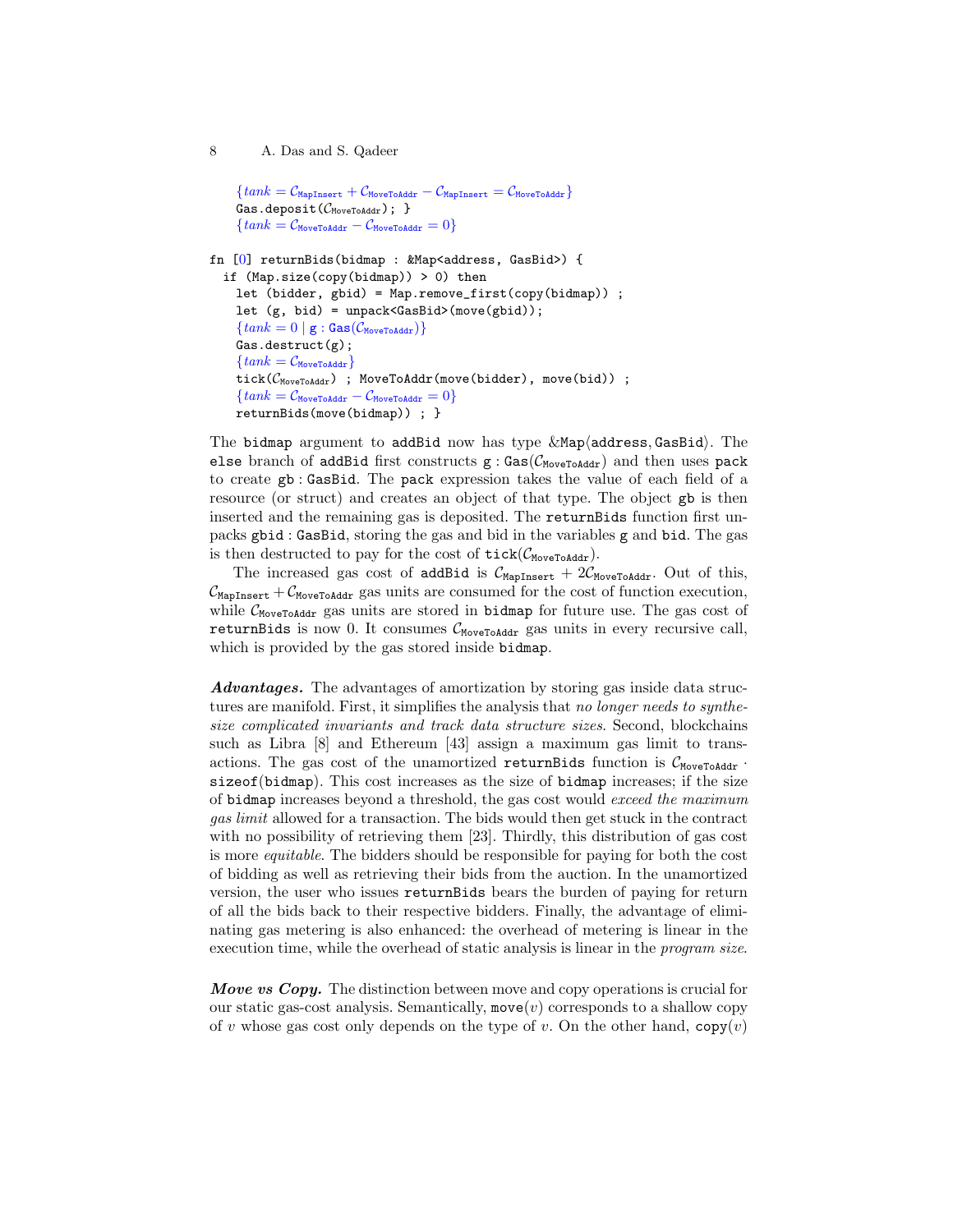corresponds to a deep copy of  $v$ , whose gas cost depends on the size of  $v$ . Since our analysis technique only handles constants, we disallow copy of unbounded data structures such as maps. Remarkably, we can analyze a large number of contracts despite this restriction (see Section 4) since we allow copy on primitive types and structs (and resources) containing them. Since we are working on an intermediate-level language, we require the move and copy operations to be explicit. However, they can be implicit in a source language, and be automatically inserted by a compiler, e.g. Move [11].

# 3 Formal Analysis

This section formalizes our source programming language, the static gas analysis and the formal gas semantics. We conclude with a soundness theorem connecting the static analysis with the semantics establishing that the gas bound verified by the static analysis is exactly matched at runtime.

# 3.1 A Simplistic Programming Language

Our language is modeled on Move [11], and provides an intuitive intermediatelevel surface syntax on top of Move bytecode.

Types. The language features standard primitive types such as int and bool representing integers and booleans, respectively. It also provides a built-in map data type Map $\langle \tau_1, \tau_2 \rangle$  where  $\tau_1$  and  $\tau_2$  are the key and value types, respectively. In addition, multiple values (with different types) can be packed together using struct and resource types. Finally, the language provides basic support for references, providing type  $&\tau$  to refer values of type  $\tau$ . Although Move distinguishes mutable and immutable references, we consider all references as mutable since it is orthogonal to gas analysis. At runtime, references are represented by constant size addresses and do not pose additional challenges for gas analysis.

We also introduce  $\text{Gas}(n)$  as a first-class type in our language, where n is a constant natural number. This is used to store gas in data structures to share and amortize the gas cost of transactions, as demonstrated in Section 2. Thus, the type grammar for our language is

 $\tau$  ::= int | bool | Map $\langle \tau, \tau \rangle$  |  $\& \tau$  |  $V$  | Gas $(n)$ 

V represents type names, denoting struct and resource types (e.g. GasBid). The syntax for declaring structs and resources is described later (end of Section 3.1).

Expressions. The expression language is expressed using the following grammar. Below,  $n$  is a constant integer, while  $v$  is a variable name.

 $e ::= n \mid \text{true} \mid \text{false} \mid ... (*)$  standard expressions for primitive types  $*)$  $\texttt{pack}\langle \tau \rangle \{\texttt{f}_1 : e, \ldots, \texttt{f}_n : e\} | \texttt{unpack}\langle \tau \rangle(e) | \&v.\texttt{f} | \&v$  $move(v) | copy(v) | g(\overline{e})$ let  $\overline{v} = e | v \leftarrow e |$  if  $e$  then  $e$  else  $e | e ; e |$  return  $e$  $\texttt{tick}(n) \mid \texttt{Gas.construct}(n) \mid \texttt{Gas.destruct}(v) \mid \texttt{Gas.deposit}(n)$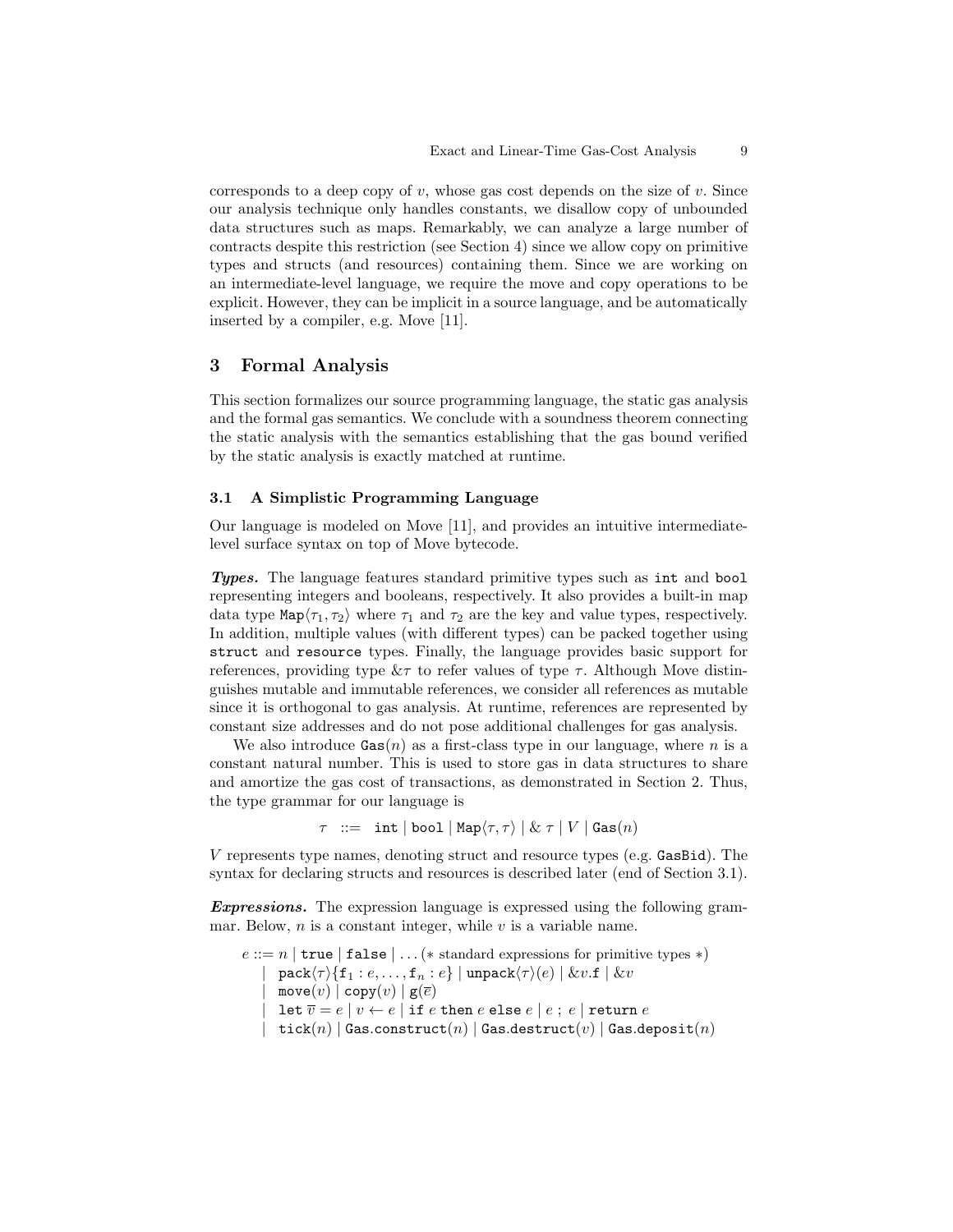Our language features standard expressions for integer and boolean operations. These include binary arithmetic  $(+, -, *, /)$ , comparison  $(>, \geq, <, \leq)$  and relational  $(\&\&\,,\,||)$  operators. Pack and unpack expressions are used to construct and destruct objects of struct (and resource) types, respectively. The expression pack $\langle \tau \rangle \{f_1 : e_1, \ldots, f_n : e_n\}$  packs together expressions  $(e_1, \ldots, e_n)$  assigned to fields  $f_1, \ldots, f_n$  respectively, and creates an object of type  $\tau$ . Dually, unpack $\langle \tau \rangle (e)$  destructs object  $e : \tau$  and returns the tuple  $(e_1, \ldots, e_n)$  corresponding to each field. Additionally, we can reference the field  $f$  of a variable v using  $\&v$ .f. References of a variable v can be taken using  $\&v$ . A variable v can be moved or copied using  $move(v)$  and  $copy(v)$  respectively. Function calls have the usual syntax  $g(e_1, \ldots, e_n)$  calling function g with argument expressions  $e_1, \ldots, e_n$ . We also provide standard map functions such as insertion, removal and checking size. Additionally, the function remove first() removes and returns the first key-value pair in a map and is used to iterate over maps. The let expression evaluates e and assigns its value to a set of fresh variables  $\overline{v}$ . We use a set of variables because expressions unpack and remove first return multiple values. The value of variable v is updated to the value of e using  $v \leftarrow e$ . Branches are created with if e then e else e, executing  $e_1$  or  $e_2$  depending upon whether e evaluates to true or false respectively. Expressions are composed using  $e_1$ ;  $e_2$ and returned using return e. Finally, we provide blockchain-specific operations and functions (similar to Move), e.g., GetTxnSenderAddress and MoveToAddr. These blockchain-specific expressions have a constant gas cost, and do not pose additional challenges w.r.t. gas analysis.

Cost Model and Gas Expressions. Our analysis needs to account for the gas cost assigned to each operation. We simplify the analysis by adding tick expressions [27, 19] based on a cost model that assigns a constant gas cost to each primitive operation. Our implementation then automatically instruments the program by adding ticks for each primitive operation based on the cost model. We describe the rules of instrumentation with the convention that  $\llbracket e \rrbracket$ represents the instrumented version of e (analogous cases skipped for brevity).

[[packhτ i{f<sup>1</sup> : e1, . . .}]] := tick(Cpack · size(τ )) ; packhτ i{f<sup>1</sup> : [[e1]], . . .} [[unpackhτ i(e)]] := tick(Cunpack · size(τ )) ; unpackhτ i([[e]]) [[move(v)]] := tick(Cmove · size(τ )) ; move(v) (v : τ ) [[g(e1, . . . , en)]] := tick(Cg) ; g([[e1]], . . . , [[en]]) [[let v = e]] := tick(Clet) ; let v = [[e]] [[v ← e]] := tick(Casgn) ; [[v]] ← [[e]] [[if e then e<sup>1</sup> else e2]] := tick(Cif) ; if [[e]] then [[e1]] else [[e2]] [[e<sup>1</sup> ; e2]] := [[e1]] ; tick(Cseq) ; [[e2]] [[return e]] := tick(Cret) ; return e

The costs  $C_i$ 's above represent the cost model which we require the programmer to provide. The gas cost  $\mathcal{C}_{g}$  of function g is determined from the declaration of g (described in the end of Section 3.1). The analysis is then completely parametric in the cost model, providing full flexibility to the programmer to specify their own cost model. The gas cost can also depend on  $size(\tau)$ , defined as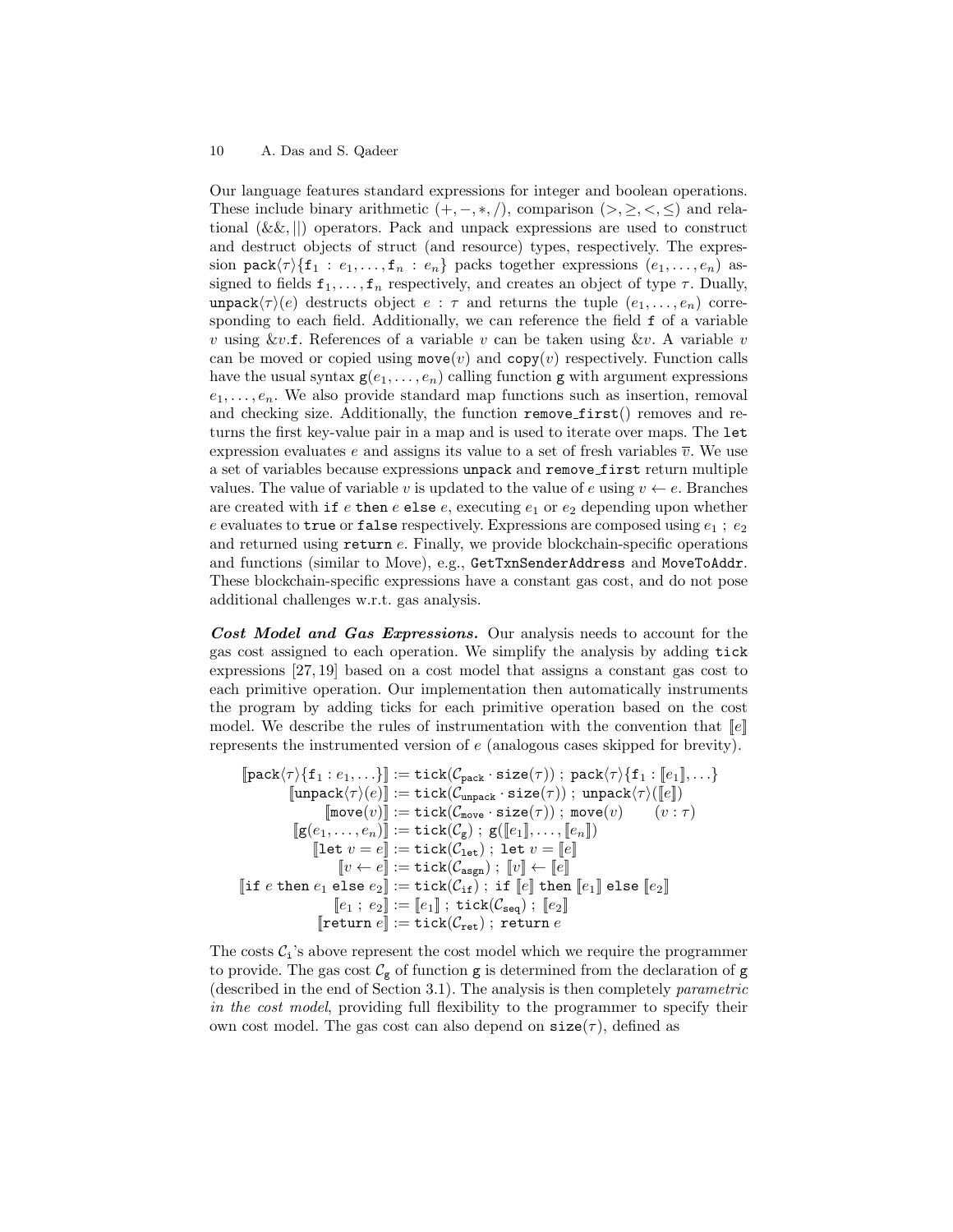$size(int) = 4$   $size(bool) = 2$   $size(Gas(n)) = 4$   $size(K\tau) = 8$  $\mathtt{size}(\mathtt{Map}\langle\tau_1, \tau_2\rangle) = \mathtt{size}(\tau_1) + \mathtt{size}(\tau_2)$  $size(V) = \sum_{i=1}^{n}size(\tau_i)$ 

where V denotes a struct or resource type, and  $\tau_i$ 's denote the type of its fields.

We provide special syntax for creating and destroying gas variables. A variable v of type  $\text{Gas}(n)$  (for a constant number n) can be constructed using Gas.construct(n), while destructed using Gas.destruct(v). We can further deposit gas in the sender's account with  $\texttt{Gas.deposit}(n)$ .

**Program.** A program is a sequence of (possibly mutually) recursive type and function declarations. Their grammar is

$$
\langle decl \rangle ::= \text{resource } V \{ f_1 : \tau, \dots, f_n : \tau \} | \text{ struct } V \{ f_1 : \tau, \dots, f_n : \tau \} | \text{ find } G \mid F(v : \tau, \dots, v : \tau) \to \tau \{ e \}
$$

Type declarations are used to define struct and resource types. The syntax resource  $V \{f_1 : \tau_1, \ldots, f_n : \tau_n\}$  defines type V with fields  $f_1, \ldots, f_n$  (with corresponding types  $\tau_1, \ldots, \tau_n$  respectively). Structs have a similar syntax. Functions are declared using  $\text{fn}[\mathcal{G}]$   $F(v_1 : \tau_1, \ldots, v_n : \tau_n) \to \tau \{e\}$  defines function F with n arguments  $v_1 : \tau_1, \ldots, v_n : \tau_n$ , return type  $\tau$ , function body e and gas bound  $\mathcal G$  as a constant natural number. We store the definition of each type and function (with initial gas bound) in a *global signature*  $\Sigma$ . This signature  $\Sigma$  is referenced during tick instrumentation to obtain the gas cost of each function call. Our analysis takes a program as input and verifies that  $\mathcal G$  is an exact gas bound for each function  $F$  in the program.

## 3.2 Static Gas Analysis

The analysis is formalized as a quantitative Hoare triple  $\{G \mid \Gamma\}$  e  $\{G' \mid \Gamma'\}$ . Here, e denotes the expression that will be gas-analyzed;  $\Gamma$  and  $\Gamma'$  store the context (type of variables in scope) before and after the execution of  $e$ ;  $\mathcal G$  and  $\mathcal{G}'$  track the gas tank value as a natural number before and after the execution of e, respectively. As a convention, we refer to  $\mathcal G$  and  $\Gamma$  as the pre-gas and precontext together called pre-state, and  $\mathcal{G}'$  and  $\Gamma'$  as the post-gas and post-context of e together called post-state, respectively. In the above judgment, there is an implicit invariant that  $\mathcal{G}, \mathcal{G}' \geq 0$ .

Expressions. We describe selected rules that update the gas tank.

$$
\frac{\mathcal{G} = \mathcal{G}' + n}{\{\mathcal{G} \mid \Gamma\} \text{ Gas.construct}(n) \{\mathcal{G}' \mid \Gamma\}} \mathbb{I}_{\text{gas}}
$$
\n
$$
\frac{\mathcal{G}' = \mathcal{G} + n}{\{\mathcal{G} \mid \Gamma, v : \text{Gas}(n)\} \text{Gas.destruct}(v) \{\mathcal{G}' \mid \Gamma\}} \mathbb{E}_{\text{gas}}
$$
\n
$$
\frac{\mathcal{G} = \mathcal{G}' + n}{\{\mathcal{G} \mid \Gamma\} \text{Gas.deposit}(n) \{\mathcal{G}' \mid \Gamma\}} \mathbb{D}_{\text{gas}}
$$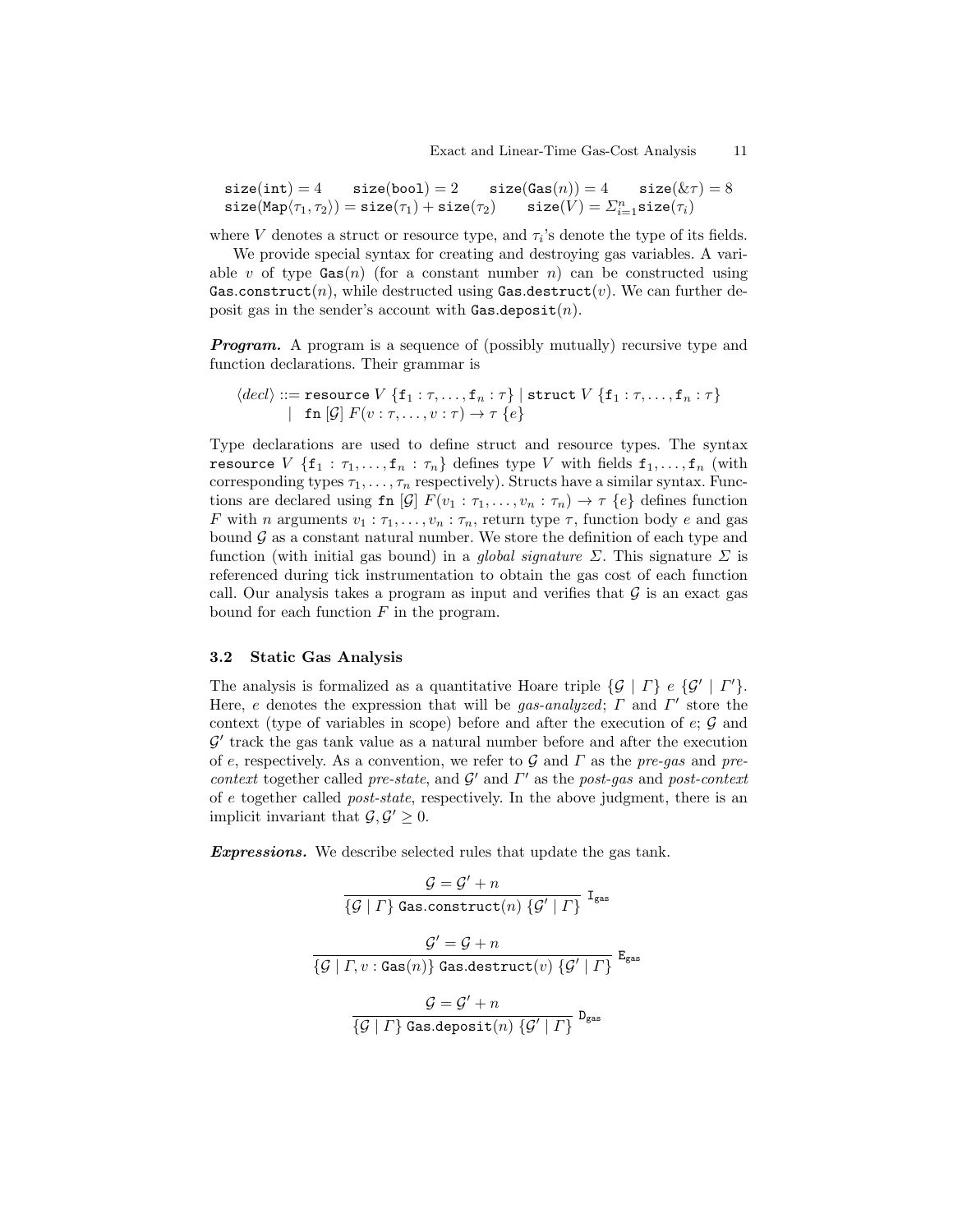Constructing a variable of type  $\text{Gas}(n)$  consumes n units of gas from the tank. Dually, Gas.destruct(v) looks up the type of v:  $\text{Gas}(n)$  in the context  $\Gamma$  and adds n gas units to the gas tank. The variable v is then removed from  $\Gamma$  since it is no longer in scope. Gas.deposit $(n)$  removes n units of gas from the tank and deposits it in the user's account.

$$
\frac{\mathcal{G} = \mathcal{G}' + n}{\{\mathcal{G} \mid \Gamma\} \ \mathtt{tick}(n) \ \{\mathcal{G}' \mid \Gamma\}} \ \mathtt{tick}
$$

Executing  $\text{tick}(n)$  consumes n gas units.

$$
\frac{\{\mathcal{G}_0 \mid \varGamma_0\} \; e_1 \; \{\mathcal{G}_1 \mid \varGamma_1\} \quad \ \ldots \quad \ \, \{\mathcal{G}_{n-1} \mid \varGamma_{n-1}\} \; e_n \; \{\mathcal{G}_n \mid \varGamma_n\}}{\{\mathcal{G}_0 \mid \varGamma_0\} \; \texttt{pack}\langle\tau\rangle \{\mathsf{f}_1:e_1,\ldots,\mathsf{f}_n:e_n\} \; \{\mathcal{G}_n \mid \varGamma_n\}} \; \texttt{pack}
$$

Packing n expressions  $e_1, \ldots, e_n$  requires analyzing each expression and composing the gas tanks and contexts together. The post-state of  $e_i$  becomes the pre-state for  $e_{i+1}$ . Unpacking an expression e corresponds to gas-analyzing it.

$$
\frac{\left\{\mathcal{G}_0 \mid \varGamma_0\right\} \,e_1\,\left\{\mathcal{G}_1 \mid \varGamma_1\right\}\,}{\left\{\mathcal{G}_0 \mid \varGamma_0\right\}\, \mathsf{g}(e_1,\ldots,e_n)\,\left\{\mathcal{G}_n \mid \varGamma_{n-1}\right\}\,e_n\,\left\{\mathcal{G}_n \mid \varGamma_n\right\}}\text{ call }
$$

For function calls, we analyze each argument, composing the gas tanks and contexts from left to right (similar to pack) since the expressions are evaluated from left to right at runtime. Note that there is no need to analyze the function body of g since the cost of calling and evaluating g is already accounted for by the tick instrumentation that inserts  $\mathcal{C}_{g}$  just before the function call. This observation is crucial to obtain a linear-time gas analysis.

$$
\frac{\{\mathcal{G} \mid \Gamma\} \ e \ \{\mathcal{G}' \mid \Gamma'\}}{\{\mathcal{G} \mid \Gamma\} \ \mathtt{let} \ v = e \ \{\mathcal{G}' \mid \Gamma', v : \tau\}} \ \mathtt{let}
$$

For let expressions, we use an auxiliary judgment:  $\Gamma \vdash e : \tau$  to mean that expression e has type  $\tau$  under context  $\Gamma$ . The analysis first analyzes e with post state  $\{\mathcal{G}' | \Gamma'\},$  determines e's type  $\tau$  (second premise) and adds  $v : \tau$  to  $\Gamma'$ . Our analysis relies on a type checker to determine the type of each expression.

$$
\frac{\{\mathcal{G}\mid\varGamma\}\,e\;\{\mathcal{G}'\mid\varGamma'\}}{\{\mathcal{G}\mid\varGamma\}\;v\leftarrow e\;\{\mathcal{G}'\mid\varGamma'\}}\;\texttt{asgn}
$$

The assignment expression  $v \leftarrow e$  simply gas-analyzes e.

$$
\frac{\{\mathcal{G}_0 | \Gamma_0\} e \{\mathcal{G}_1 | \Gamma_1\}}{\{\mathcal{G}_0 | \Gamma_0\} if e then e_1 else e_2 \{\mathcal{G}_2 | \Gamma_2\}} \text{ if } \\
$$

For if expressions, e is analyzed under pre-state  $\{\mathcal{G}_0 | T_0\}$  resulting in post-state  ${\mathcal{G}_1 | \Gamma_1}.$  This state is then copied to both branches  $e_1$  and  $e_2$ , which both result in post-state  $\{\mathcal{G}_2 \mid \Gamma_2\}$ . We mandate that the post-gases  $\mathcal{G}_2$  after both branches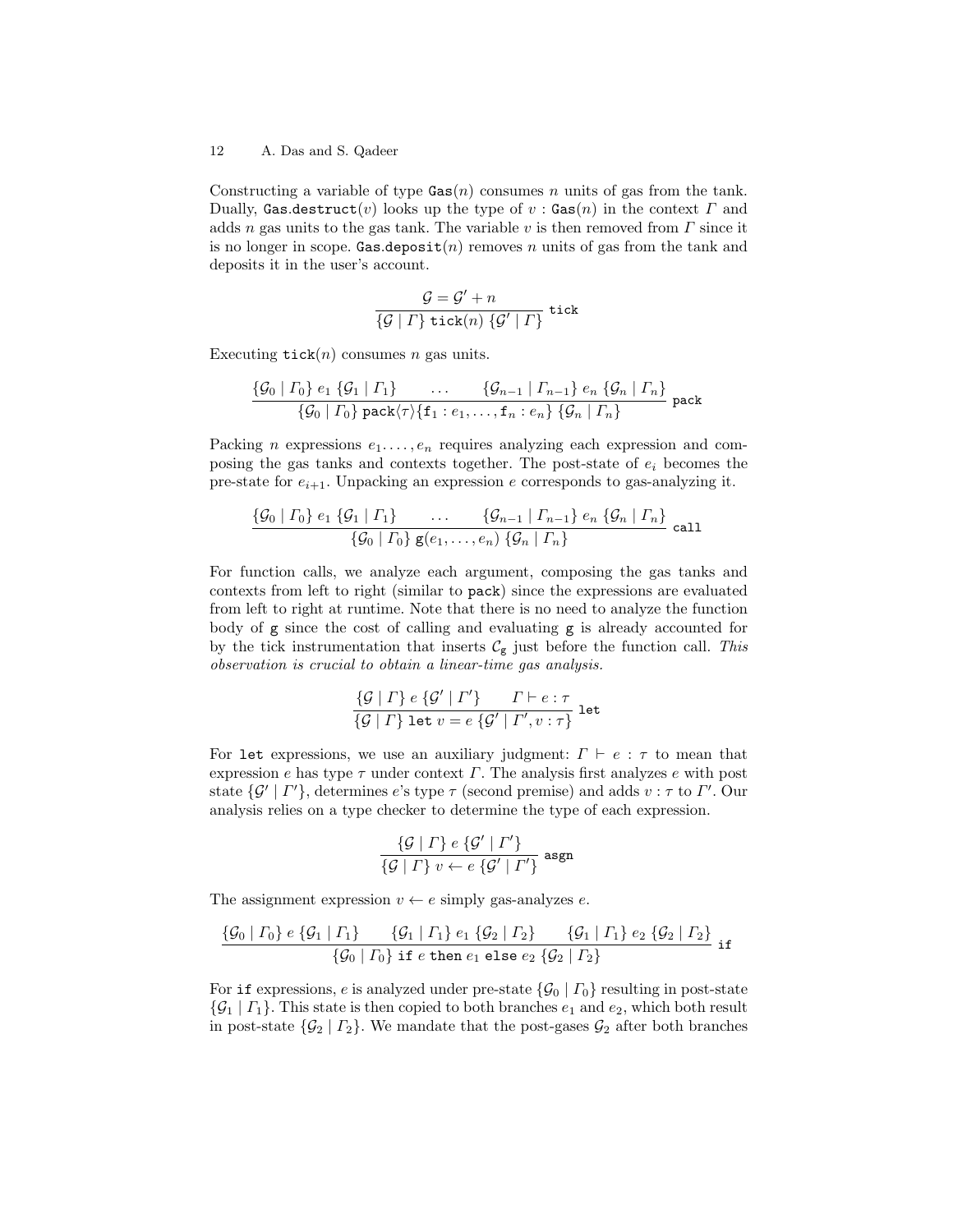are equal, thus ensuring that both branches have equal gas cost. This is exactly where Gas.deposit operation is used to equalize the cost of both branches. Our tool automatically instruments the cheaper branch with  $\texttt{Gas.deposit}(n)$  where *n* is the difference in the post-gas of  $e_1$  and  $e_2$ .

$$
\frac{\{\mathcal{G}_0 | \Gamma_0\} e_1 \{\mathcal{G}_1 | \Gamma_1\} \qquad \{\mathcal{G}_1 | \Gamma_1\} e_2 \{\mathcal{G}_2 | \Gamma_2\}}{\{\mathcal{G}_0 | \Gamma_0\} e_1; e_2 \{\mathcal{G}_2 | \Gamma_2\}} \text{ compose}
$$

Expression composition is standard; the intermediate state  $\{\mathcal{G}_1 \mid \Gamma_1\}$  is the poststate for  $e_1$  and the pre-state for  $e_2$ .

$$
\frac{\{\mathcal{G} \mid \varGamma\} \ e \ \{\mathcal{G}' \mid \varGamma'\} \qquad \mathcal{G}'=0}{\{\mathcal{G} \mid \varGamma\} \ \text{return} \ e \ \{\mathcal{G}' \mid \varGamma'\}} \ \text{ret}
$$

We require that the post-gas of a return expression  $\mathcal{G}' = 0$ , thus ensuring the initial gas tank is completely used up for the function execution and the gas bound is exact. In case of branches, we require that the post-gas after each return expression is 0. The analysis rules for all other expressions are analogous and skipped for brevity.

# 3.3 Soundness of Analysis

We prove the soundness of the analysis by connecting the static gas analysis with the gas semantics. We define a program state  $\sigma$  as a mapping from variables to their values. We formalize the gas semantics as  $\sigma \vdash e \Downarrow_{\mu'}^{\mu} (v, \sigma')$  to define that the expression $e$  evaluates to value  $v$  under program state  $\sigma$  with resulting program state  $\sigma'$ . The annotations  $\mu$  and  $\mu'$  denote the gas tank value (as a natural number) before and after the evaluation of  $e$ .

We describe selected rules that impact the gas cost.

$$
\overline{\sigma \vdash \texttt{tick}(n) \Downarrow^{ \mu + n }_{ \mu } \left( ( ), \sigma \right) } \; \texttt{TICK}
$$

Executing tick(n) consumes n gas units from the tank. The value of tick is uninteresting and we use the convention that it evaluates to ().

$$
\overline{\sigma \vdash \texttt{Gas.construct}(n) \Downarrow_{\mu}^{\mu + n}(n, \sigma)} \text{ CONSTRUCT}
$$

Semantically, we treat gas values as natural numbers. Thus, a variable of type  $\text{Gas}(n)$  evaluates to n. The gas cost of constructing is n, so the difference in the initial and final gas tanks is  $n$ .

$$
\overline{\left\{[v \mapsto n], \sigma\right\} \vdash \texttt{Gas.destruct}(v) \Downarrow_{\mu+n}^{\mu}((), \sigma)} \texttt{DEFRUCT}
$$

Destructing a variable with value n (i.e., of type  $\text{Gas}(n)$ ) adds n to the gas tank. The value of destructing a gas variable is uninteresting and denoted by (). The variable is also removed from  $\sigma$  since it is no longer available.

$$
\overline{\sigma \vdash \texttt{Gas.deposit}(n) \Downarrow_{\mu}^{\mu + n} ((), \sigma)} \; \texttt{DEPOST}
$$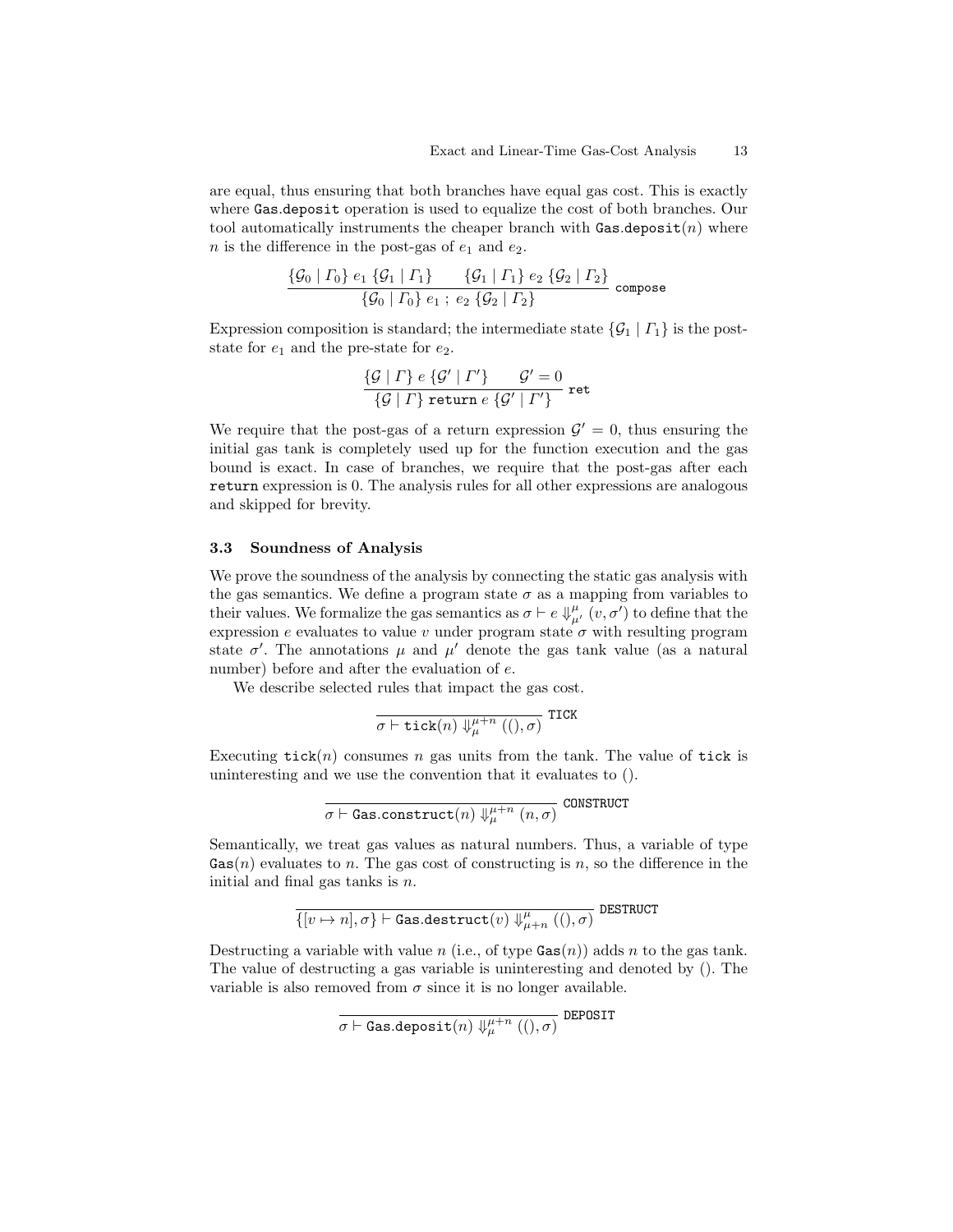Depositing gas into the user's account removes the same from the gas tank.

$$
\frac{\operatorname{fn}[\mathcal{G}] \mathbf{g}(x_1 : \tau_1, \dots, x_n : \tau_n) \to \tau \{e\} \in \Sigma}{\sigma_0 \vdash e_1 \Downarrow_{\mu_1}^{\mu_0} (v_1, \sigma_1) \qquad \dots \qquad \sigma_{n-1} \vdash e_n \Downarrow_{\mu_n}^{\mu_{n-1}} (v_n, \sigma_n)}
$$
\n
$$
\frac{\sigma_n \vdash e[v_1, \dots, v_n/x_1, \dots, x_n] \Downarrow_{\mu'}^{\mu_n} (v, \sigma')}{\sigma_0 \vdash \mathbf{g}(e_1, \dots, e_n) \Downarrow_{\mu'}^{\mu_0} (v, \sigma')}
$$
CALL

A function call to g evaluates each argument, then evaluates the body  $e$  of g with the value of each argument  $v_i$  substituted for the argument variable  $x_i$ . The body e of g is looked up in the global signature  $\Sigma$ .

$$
\dfrac{\sigma_0 \vdash e\Downarrow^{\mu_0}_{\mu_1}(v, \sigma_1)}{\sigma_0 \vdash \texttt{let } x = e\Downarrow^{\mu_0}_{\mu_1}((), \{\sigma_1, [x \mapsto v]\})} \text{ left}
$$

The let expression evaluates e to v with resulting state  $\sigma_1$ . It then assigns v to  $x$  and continues execution. The return value of the let expression is  $()$ . A similar rule holds for assignments. For if expressions, we consider two cases.

$$
\begin{aligned} \frac{\sigma_0 \vdash e\Downarrow^{\mu_0}_{\mu_1}\left(\mathtt{true},\sigma_1\right) \qquad &\sigma_1 \vdash e_1\Downarrow^{\mu_1}_{\mu_2}\left(v,\sigma_2\right)}{\sigma_0 \vdash \mathtt{if}\; e\;\mathtt{then}\; e_1\;\mathtt{else}\; e_2\Downarrow^{\mu_0}_{\mu_2}\left(v,\sigma_2\right)}\;\mathtt{TT} \\ \frac{\sigma_0 \vdash e\Downarrow^{\mu_0}_{\mu_1}\left(\mathtt{false},\sigma_1\right) \qquad &\sigma_1 \vdash e_2\Downarrow^{\mu_1}_{\mu_2}\left(v,\sigma_2\right)}{\sigma_0 \vdash \mathtt{if}\; e\;\mathtt{then}\; e_1\;\mathtt{else}\; e_2\Downarrow^{\mu_0}_{\mu_2}\left(v,\sigma_2\right)}\;\mathtt{FF} \end{aligned}
$$

If e evaluates to true with final tank  $\mu_1$ , we evaluate  $e_1$  with initial tank  $\mu_1$ , otherwise we evaluate  $e_2$  with tank  $\mu_1$ .

$$
\frac{\sigma_0 \vdash e_1 \Downarrow^{\mu_0}_{\mu_1} (v_1, \sigma_1) \qquad \sigma_1 \vdash e_2 \Downarrow^{\mu_1}_{\mu_2} (v_2, \sigma_2)}{\sigma_0 \vdash e_1 \; ; \; e_2 \Downarrow^{\mu_0}_{\mu_2} (v_2, \sigma_2)} \text{ complex}
$$

Expression composition is standard;  $\sigma_1$  and  $\mu_1$  are the intermediate program state and tank value, respectively.

$$
\dfrac{\sigma \vdash e\Downarrow^{\mu_{0}}_{\mu_{1}}(v, \sigma')}{\sigma \vdash \texttt{return } e\Downarrow^{\mu_{0}}_{\mu_{1}}(v, \sigma')}\text{ RET}
$$

Finally, return e evaluates e. The semantics rules for the remaining expressions are analogous and skipped for brevity.

**Theorem 1 (Soundness).** Given a function  $\text{fn}[\mathcal{G}]$   $g(x_1 : \tau_1, \ldots, x_n : \tau_n)$  and a program state  $\sigma$ , if  $\sigma \vdash g(v_1, \ldots, v_n) \Downarrow^{\mu}_{\mu'} (v, \sigma')$ , then  $\mu - \mu' = \mathcal{G}$ .

Intuitively, the gas soundness theorem states that if a function call to g executes under program state  $\sigma$  with initial tank  $\mu$  and final tank  $\mu'$ , the difference  $\mu - \mu'$ is exactly equal to the gas bound  $\mathcal{G}$ . Thus, the static gas analysis provides an exact bound on the gas cost at runtime. The theorem is proved by induction on the gas semantics judgment.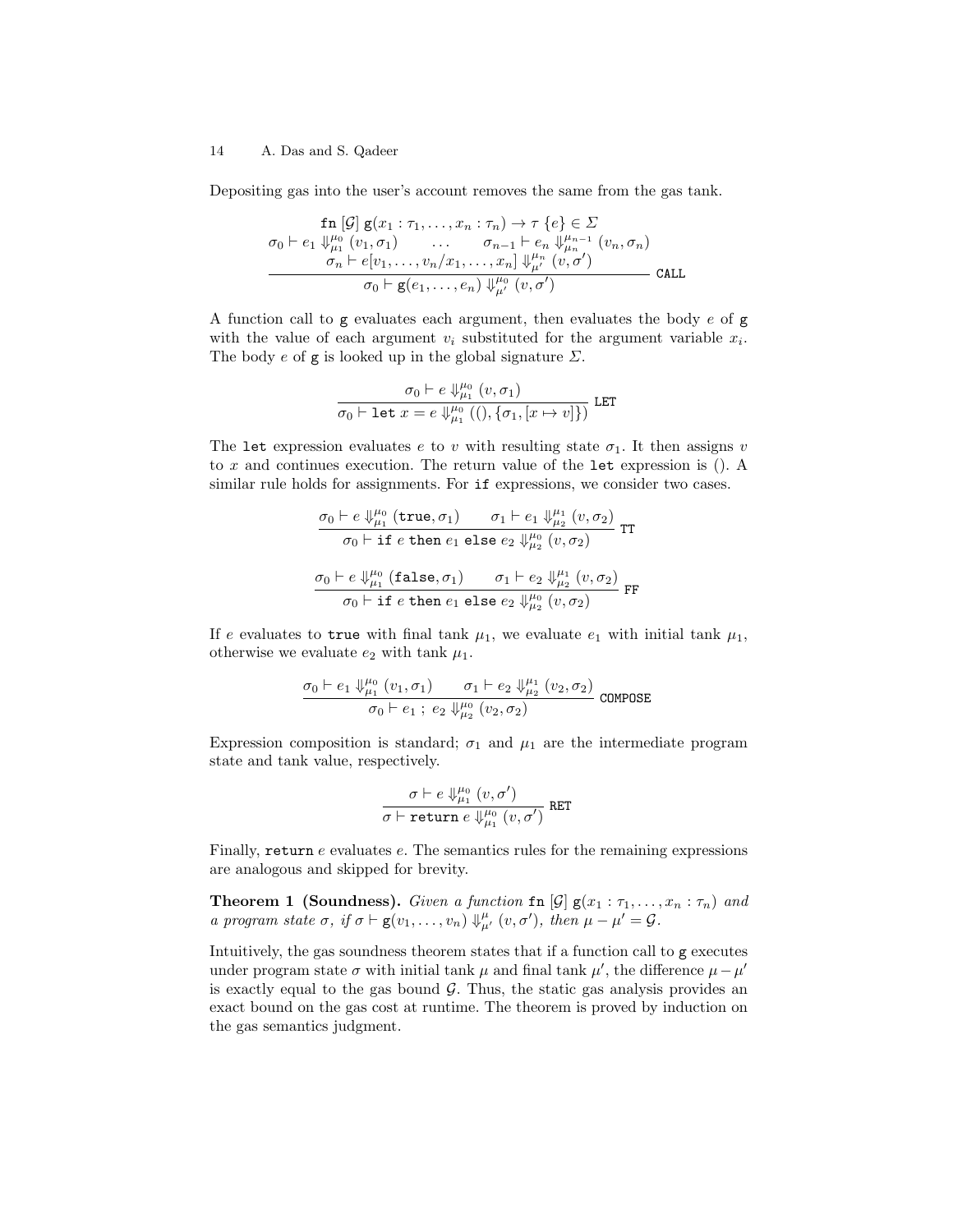

Fig. 1. Workflow demonstrating the various stages of GasBoX

# 4 Implementation and Evaluation

We have implemented a prototype for GasBoX in OCaml (2101 lines of code). The prototype contains a lexer and parser (334 lines), tick instrumentation engine (138 lines), pretty printer (185 lines), an arithmetic solver (258 lines), LP solver interface (239 lines), inference engine (284 lines) and gas analyzer (663 lines). The lexer and parser are implemented in Menhir [35], an LR(1) parser generator for OCaml.

Figure 1 describes the workflow of the GasBoX tool. First, as is standard, the source program is lexed, parsed, type checked and converted to an typed abstract syntax tree. We briefly describe the remaining two stages.

- $-$  Code Instrumentation: The source code is first instrumented with tick expressions following Section 3.1. Since the tick amounts for pack, unpack and move depend on the size of the type being operated, we precompute the size of all types in the program. The instrumentation engine takes the sizes and the cost model (values of  $C_i$ 's) as input and inserts the tick expressions. Programmers are free to specify their own cost model and the analysis computes the bound w.r.t. specified cost model. Next, all the join points in branches are instrumented with Gas.deposit(∗) expressions. The value of these ∗ annotations are inferred in the next stage and described below.
- Gas Analysis: To support inference of gas bounds, the GasBoX tool allows programmers to use ∗ annotations in place of numerical values. To this end, we allow function declarations of the form fn [\*]  $F(v : \tau, \ldots, v : \tau) \rightarrow$  $\tau \{e\}$  and type declarations to use  $\text{Gas}(*)$ . The gas analyzer first iterates through the program and replaces ∗ annotations with gas variables. Then, the analysis rules are applied while generating linear constraints for the gas variables. These linear constraints are then shipped to the inference engine that employs the Coin-Or LP solver [36]. The linear constraints are then solved while minimizing the value of the gas variables to achieve tight bounds. The LP solver either returns that the constraints are unsatisfiable, or a satisfying assignment, which is then substituted back into the program and pretty printed to the programmer.

Our analysis tool is flexible in handling numerical values or ∗ for gas annotations. Thus, programmers can use ∗ for only the annotations they want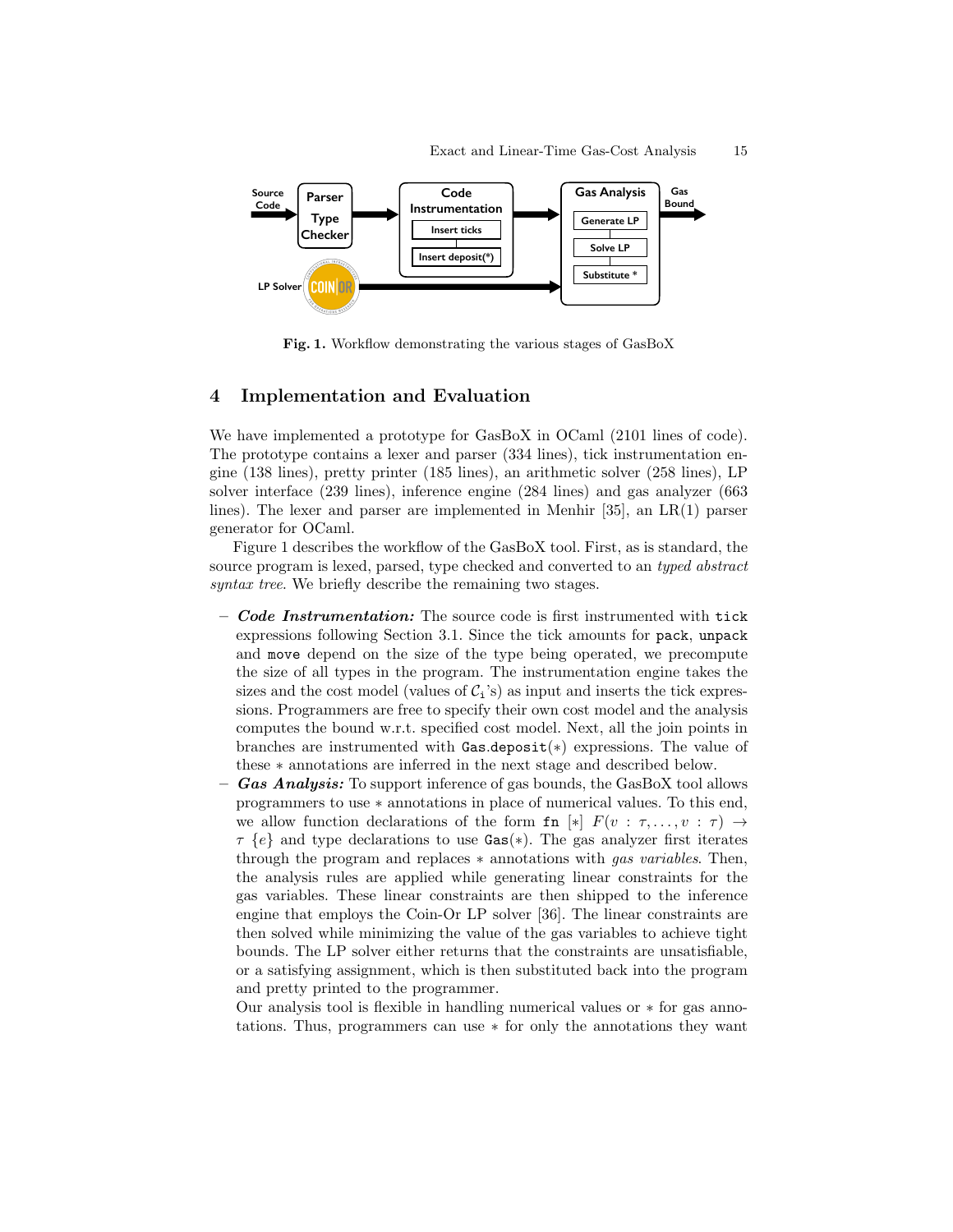inferred and numerical values for annotations they would like to fix. This can be used, for instance, if we want to fix the amount of gas stored in a data structure. If a programmer chooses to indicate a fixed exact gas bound for a function, GasBoX can verify if the bound is exact. In this case, we provide valuable feedback in terms of the exact program location where the execution would run out of gas.

## 4.1 Evaluation

We evaluate GasBoX by implementing standard smart contracts in our language, and inferring their gas bounds. We highlight some interesting examples, particularly the ones that involve amortization to handle unbounded computation. All our experiments use the cost model assigning  $C_i = 1$  for all i. All gas annotations in the following examples have been automatically inferred using GasBoX.

Paying Interest on Bank Accounts. We implement a standard bank account contract, which provides the services of signing up to create an account, withdrawing and depositing money, and checking balance. The bank provides an additional facility of paying interest to each account holder periodically. The bank stores gas inside accounts to pay for the gas cost of paying interest.

```
resource GasBalance {
 balance : Coin,
 gas : Gas(65) // utilized to pay interest periodically
}
resource Bank {
 nogas_accounts : Map<address, Coin>,
 gas_accounts : Map<address, GasBalance>
}
fn [201] recharge(bank : &Bank)
fn [29] payInterest(bank : &Bank)
fn [34] signup(bank : &Bank, amount : Coin)
fn [122] balance(bank : &Bank) -> int
fn [148] deposit(bank : &Bank, amount : Coin)
fn [187] withdraw(bank : &Bank, amount : int) -> Coin
```
The contract defines the resource type GasBalance for accounts containing gas. For our cost model, we need 65 gas units in each account for paying interest. The Bank type contains two maps: gas accounts and nogas accounts for accounts with and without gas respectively indexed by the address of the account holder. The contract provides a recharge function that replenishes gas in the sender's account, effectively removing it from nogas accounts and adding it to gas accounts. The payInterest function recursively removes an account from gas accounts, consumes the gas stored in it to pay the interest, and adds it to nogas accounts. Thus, it is the account holder's responsibility to periodically replenish the gas in their account by issuing the recharge function; the payInterest function only pays interest to accounts stored in gas accounts. In addition, the contract provides the standard signup, balance, deposit and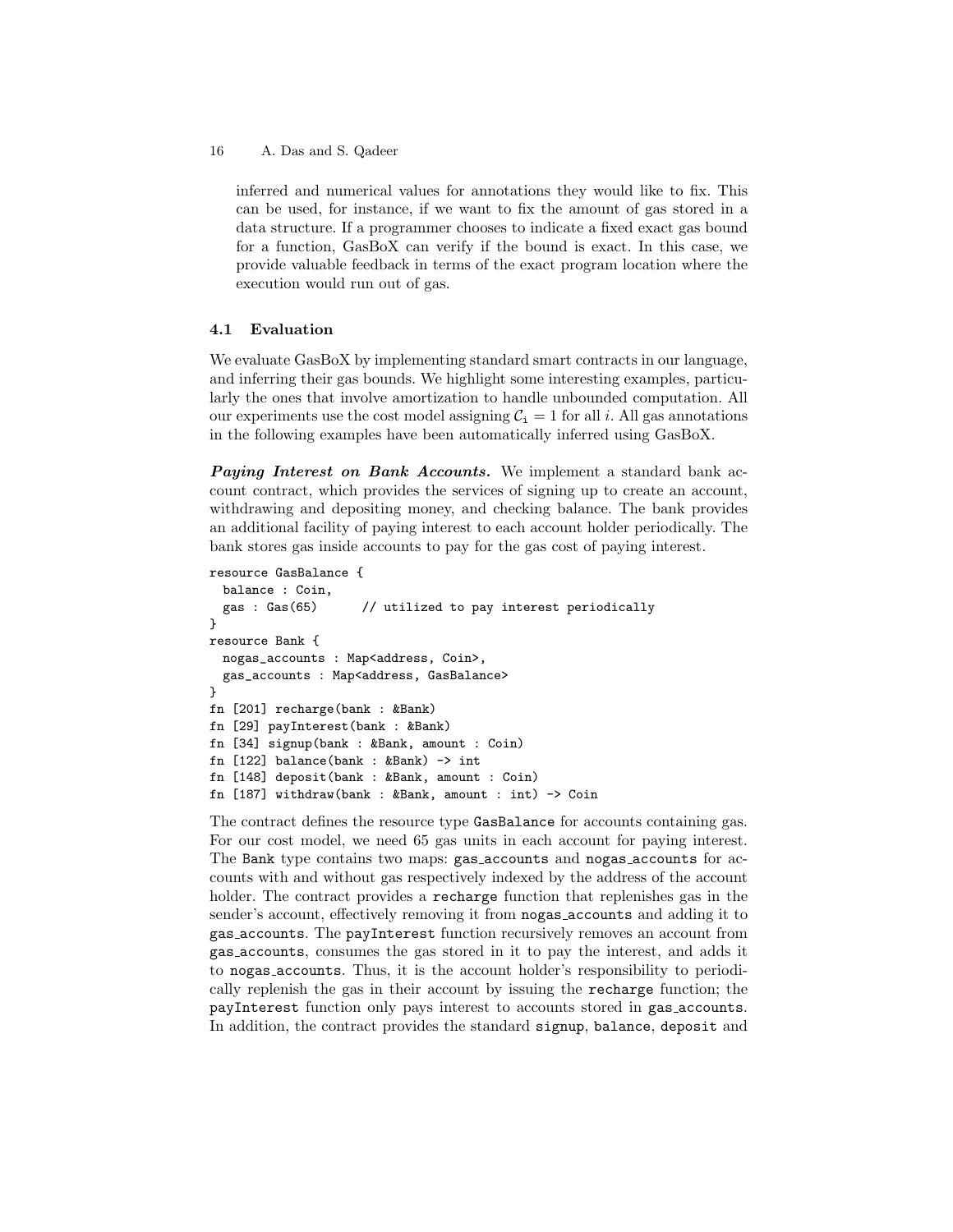withdraw functions to create an account, check balance, deposit and withdraw money, respectively. The exact gas bound for each function is shown in square brackets [·] along with the declaration.

Since data structures that store gas inside them have a resource type, they are destroyed (using unpack) during iteration. Thus, using the same data structure multiple times would require a recharge function (similar to above) to restore the gas inside them. Thus, programmers need to be mindful of how often the contract data is operated upon.

The gas amortization provides the following benefits: (i) mitigating denialof-service attacks since the gas bound of payInterest no longer depends on the number of bank accounts, (ii) equitable gas distribution since each account holder is responsible for covering the gas cost of paying interest on their account.

**Voting.** We implement a simple voting contract that provides two functions: a vote function to allow voters to cast their vote and a count function that counts the votes and computes the winner. The contract amortizes the cost of counting votes by storing gas inside the votes cast.

```
resource Votes {
 num_votes : int,
 gas : Gas(69) } // utilized to count votes when election ends
fn [114] vote(elec : &Map<address, Votes>, candidate : address)
fn [55] count(elec : &Map<address, Votes>) -> address
```
The contract defines the resource type Votes used to store the votes for a particular candidate. The type contains two fields: num votes denotes the number of votes for the candidate, and gas stores 69 gas units to pay for counting votes later. The vote function takes two arguments: elec contains the map storing the votes indexed by the address of the candidate, and candidate is the address of the candidate the sender wants to vote for. The function increments the number of votes in candidate's name by 1. The count function takes elec as argument, iterates over the map, and consumes the gas stored inside it to compute the winner of the election. The exact gas bound for both functions is a constant and described alongside the declaration. This contract also provides the advantages of mitigating denial-of-service attacks and equitable gas distribution.

Other Contracts. We have implemented a total of 13 contracts in our language, and verified their gas bound with GasBoX. We briefly describe each contract.

- 1. auction: unamortized version of auction providing support for users to pull their bids out of the contract.
- 2. **bank**: naïve bank account with no functionality to pay interest.
- 3. ERC 20: technical standard for token implementation on Ethereum defining a list of rules Ethereum tokens should follow [1].
- 4. escrow: contract to exchange bonds between two parties.
- 5. insurance: contract processing flight delay insurance claims after verifying them with a trusted third party.
- 6. voting: election contract described earlier in this section.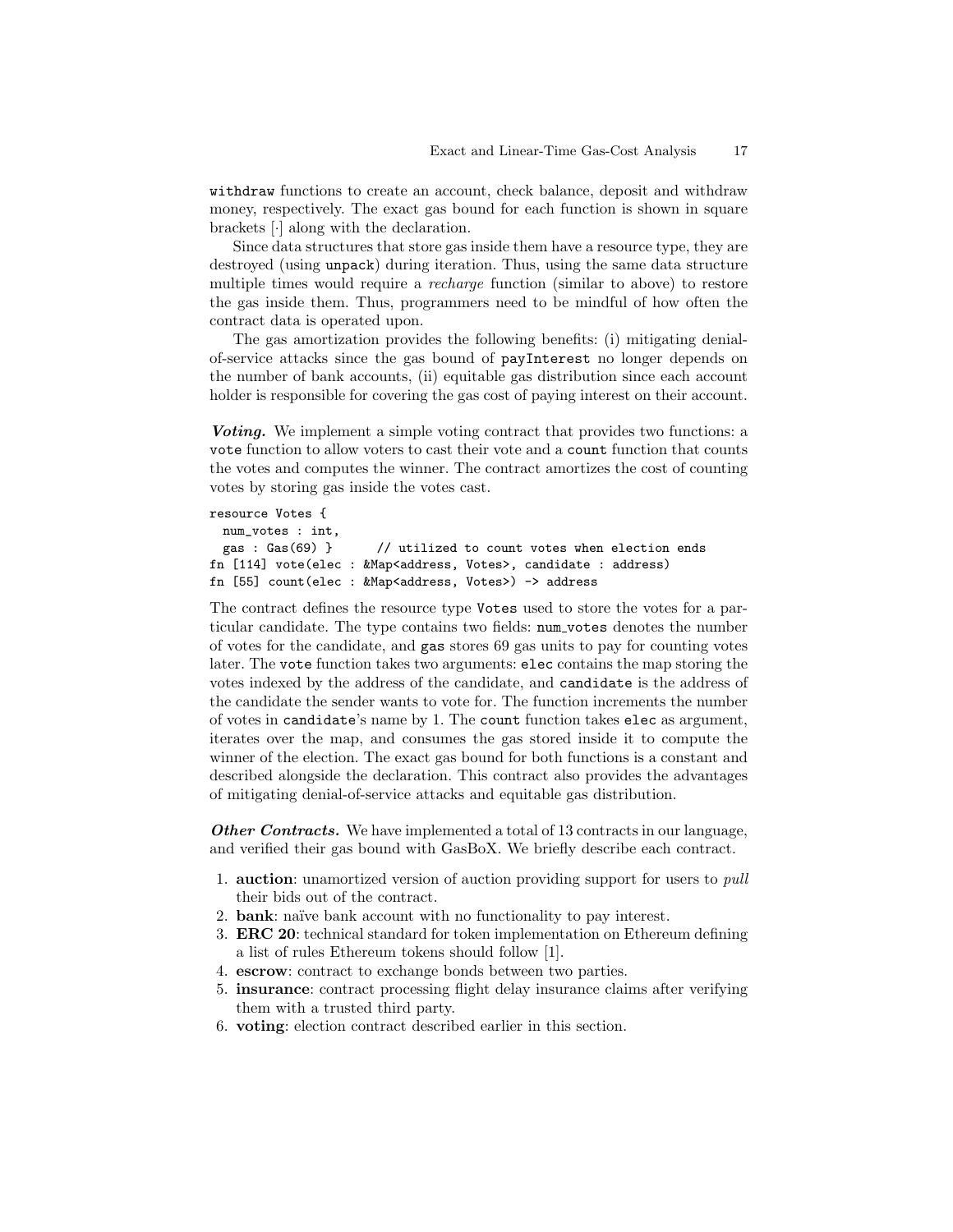| Contract       | LOC  | Defs | <b>Vars</b> | <b>Cons</b> | I(ms) | $V(\mu s)$ |
|----------------|------|------|-------------|-------------|-------|------------|
| auction        | 44   | 7    | 3           | 44          | 3.05  | 12.16      |
| bank           | 138  | 14   | 11          | 254         | 3.97  | 54.12      |
| $ERC$ 20       | 101  | 11   | 8           | 191         | 3.45  | 56.98      |
| escrow         | 140  | 7    | 9           | 213         | 3.29  | 61.03      |
| insurance      | 43   | 5    | 3           | 43          | 3.02  | 9.05       |
| voting         | 75   | 7    | 8           | 131         | 3.19  | 30.99      |
| wallet         | 74   | 8    | 5           | 158         | 3.35  | 52.93      |
| ethereumpot    | 259  | 13   | 13          | 332         | 3.94  | 101.08     |
| puzzle         | 62   | 6    | 6           | 91          | 3.13  | 15.97      |
| amort, auction | 70   | 7    | 5           | 62          | 2.99  | 15.02      |
| amort. bank    | 189  | 17   | 17          | 347         | 4.44  | 73.19      |
| tether         | 382  | 29   | 30          | 842         | 26.14 | 365.01     |
| libra system   | 124  | 12   | 12          | 170         | 3.38  | 45.06      |
| Total          | 1701 | 143  | 130         | 2878        | 67.34 | 892.59     |

Table 1. Evaluation of GasBoX. LOC = lines of code; Defs =  $\#$ definitions; Vars  $=$  #gas variables introduced; Cons  $=$  #linear constraints on gas variables; I (ms)  $=$ inference time in milliseconds  $V(\mu s)$  = verification time in microseconds.

- 7. wallet: standard contract allowing users to store money on the blockchain.
- 8. ethereumpot: standard lottery contract on Ethereum.
- 9. puzzle: contract rewarding users who solve a computational puzzle and submit the solution.
- 10. amort. auction: amortized auction described in Section 2.
- 11. amort. bank: amortized bank account paying interest periodically as described earlier in this section.
- 12. tether: stable coin contract allowing exchange of digital tokens pegged to fiat currencies e.g. dollars, euros, etc. [2].
- 13. libra system: standard library contract with recursive functions for configuration of third-party validators

The first 7 contracts are borrowed from the Nomos project [17], ethereumpot from the Gastap project [6], puzzle from the Oyente project [32], tether from the Tether ERC 20 token contract [2] and libra system from the Libra blockchain [8] and reimplemented in our language.

Table 1 compiles the results of evaluating GasBoX on the implemented contracts. For each contract, we present the lines of code (LOC), number of type and function definitions (Defs), number of gas variables introduced (Vars) and number of linear constraints generated during gas analysis (Cons). The gas analysis time is separated into two components: the first phase of analysis generates the linear constraints which are then solved to infer the gas annotations (denoted by I (ms) in milliseconds); once the solutions are substituted back into the program, the second phase verifies if the bounds generated by the first phase are exact (denoted by  $V(\mu s)$  in microseconds). The experiments were run on an Intel Core i5 1.6 GHz dual-core processor with 16 GB DDR3L memory.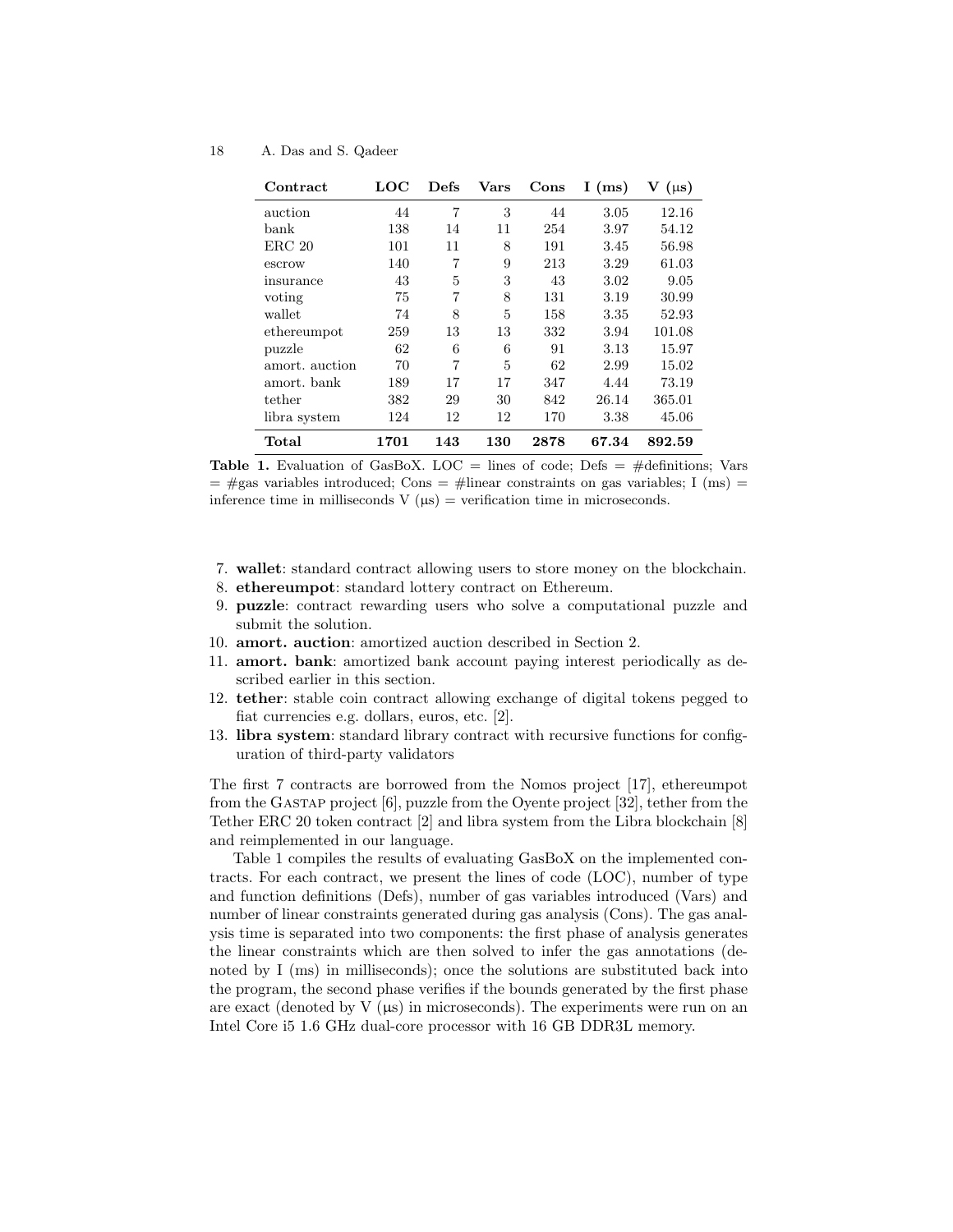The evaluation demonstrates that gas bound verification is highly efficient with an overhead of less than 0.5 millisecond for all contracts. This indicates that GasBoX can be effectively utilized by miners to verify the exact gas bound. Moreover, this overhead is offset by the elimination of dynamic gas metering from the virtual machine. Gas inference is an order of magnitude slower but still acceptable, since it only needs to be performed once and stored in the gas signature for future verification. The programmer burden is low since they only need to indicate the data structures where gas is stored using the type Gas(∗) and the remaining bounds are automatically inferred. Further, since the Gas.deposit operations were automatically inserted, programmers can remain oblivious of the exact cost model and difference in gas costs of different branches.

# 5 Related Work

Traditionally, resource analysis is grounded in deriving and solving recurrence relations, an approach introduced to analyze simple Lisp programs [42]. Since then, it has been applied to both imperative [3, 21, 7] and functional programs [9, 15]. Amortization [40] was first integrated with resource analysis to automatically analyze heap usage of first-order functional programs [29]. In the context of functional languages, this technique has been applied to derive polynomial [28] and multivariate bounds [26] for first-order and higher-order programs [27] as well as programs with lazy evaluation [38]. For imperative programs, amortization has been utilized to derive bounds based on lexicographic ranking functions [39] and intervals [13], and has been extended to analyze object-oriented programs [30]. In contrast to the above works that focus on upper bounds, GasBoX verifies exact bounds for programs and is applicable to smart contracts.

Security analysis and safety verification of smart contracts have been extensively studied in prior work [24, 41, 31, 10, 32]. MadMax [23] automatically detects gas-focused vulnerabilities with high confidence. The analysis is based on a decompiler that extracts control and data flow information from EVM bytecode, and a logic-based analysis specification that produces a high-level program model. GASPER [14] is an analysis tool for EVM bytecode that relies on symbolic execution and the Z3 SMT solver [34] to identify 7 gas-costly programming patterns such as dead code, expensive and repeated computations in a loop, etc. GasBoX differs from these works by inferring and verifying gas cost, instead of identifying vulnerabilities related to gas.

Most closely related to GasBoX are languages and analysis tools for estimating upper gas bounds on contracts. Scilla [37] is an intermediate-level language which disallows loops and general recursion and infers gas usage of a function as a polynomial of the size of its parameters and contract fields in linear time. In contrast, GasBoX allows recursion and bounds are proven sound w.r.t. a gas semantics. Nomos is a programming language [17] based on resource-aware session types [19, 18] that utilizes LP (linear programming) solving to automatically derive upper gas bounds on implemented contracts. GASTAP [6] infers gas bounds on contracts implemented in Solidity [16] or EVM bytecode in terms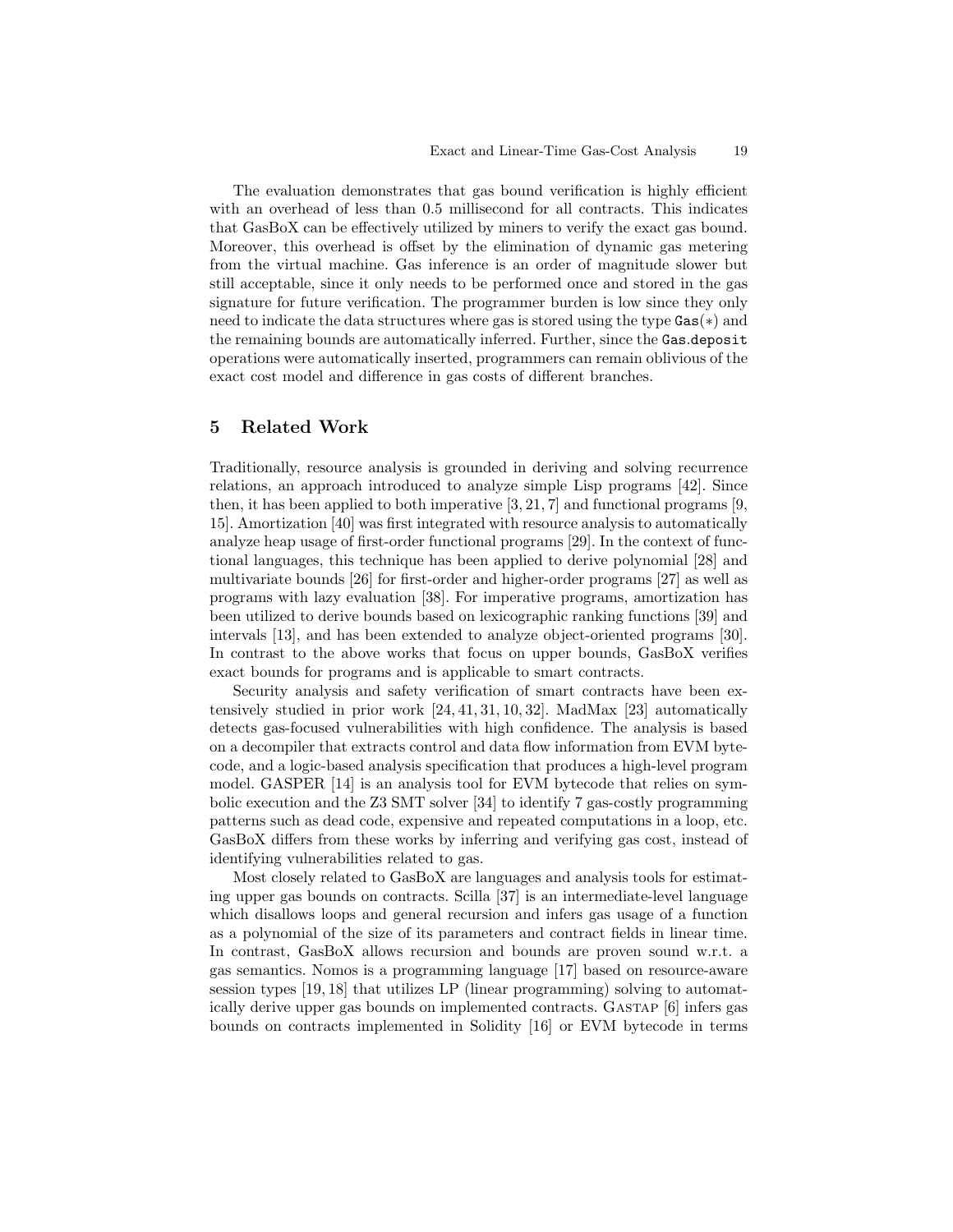of size of the input parameters, contract state and gas consumption. The inference procedure requires construction of control-flow graphs, decompilation to a high-level representation, inferring size relations, generating and solving gas equations. Gasol [5] is an extension to Gastap which offers a variety of cost models to measure the cost of, for e.g., only storage opcodes, selected family of gas-consumption opcodes, selected program line, etc. It further detects under-optimized storage patterns and automatic optimization of such patterns. Marescotti et. al. [33] employ symbolic model checking to modularly enumerate all gas consumption paths based on unwinding loops to a limit. For each path, it then computes the environment state to force that path and simulates the transaction under the state to obtain an exact worst-case gas bound. GasBoX differs from these tools in its goal of providing miners with a trusted exact gas bound which can be verified in linear time and eliminating dynamic gas metering.

# 6 Conclusion

This paper presented a Hoare-logic style gas-analysis framework for smart contracts. This framework verifies exact gas bounds in linear-time and relies on amortization to handle unbounded computation. The verified gas bounds are proven sound w.r.t. a gas semantics. The framework has been implemented as a tool called GasBoX in the context of a simplistic programming language. The tool has been enhanced by integrating with the Coin-Or LP solver to infer gas bounds automatically. GasBoX has been evaluated on several standard smart contracts demonstrating its efficiency and expressivity.

In the future, we plan to use more sophisticated underlying logics such as SMT solvers, carefully weighing the balance of expressivity and efficiency of the gas-analysis framework. With more expressive solvers, we can store linear or polynomial gas in data structures. We would also like to handle copying of unbounded data structures such as maps. Since our approach requires updates to the virtual machine, it is most suited to newer blockchains. In the future, we plan to explore methods to integrate our approach into existing blockchains. Finally, we would like to extend our approach to traditional smart contract languages such as Solidity and Move, by transforming programs to our target language.

#### Acknowledgments

This article is based on research supported by the National Science Foundation under SaTC Award 1801369 and CAREER Award 1845514. Any opinions, findings, and conclusions contained in this document are those of the authors and do not necessarily reflect the views of the sponsoring organizations.

# References

1. Erc20 token standard. https://theethereum.wiki/w/index.php/ERC20\_Token\_ Standard (december 2018), accessed: 2018-02-027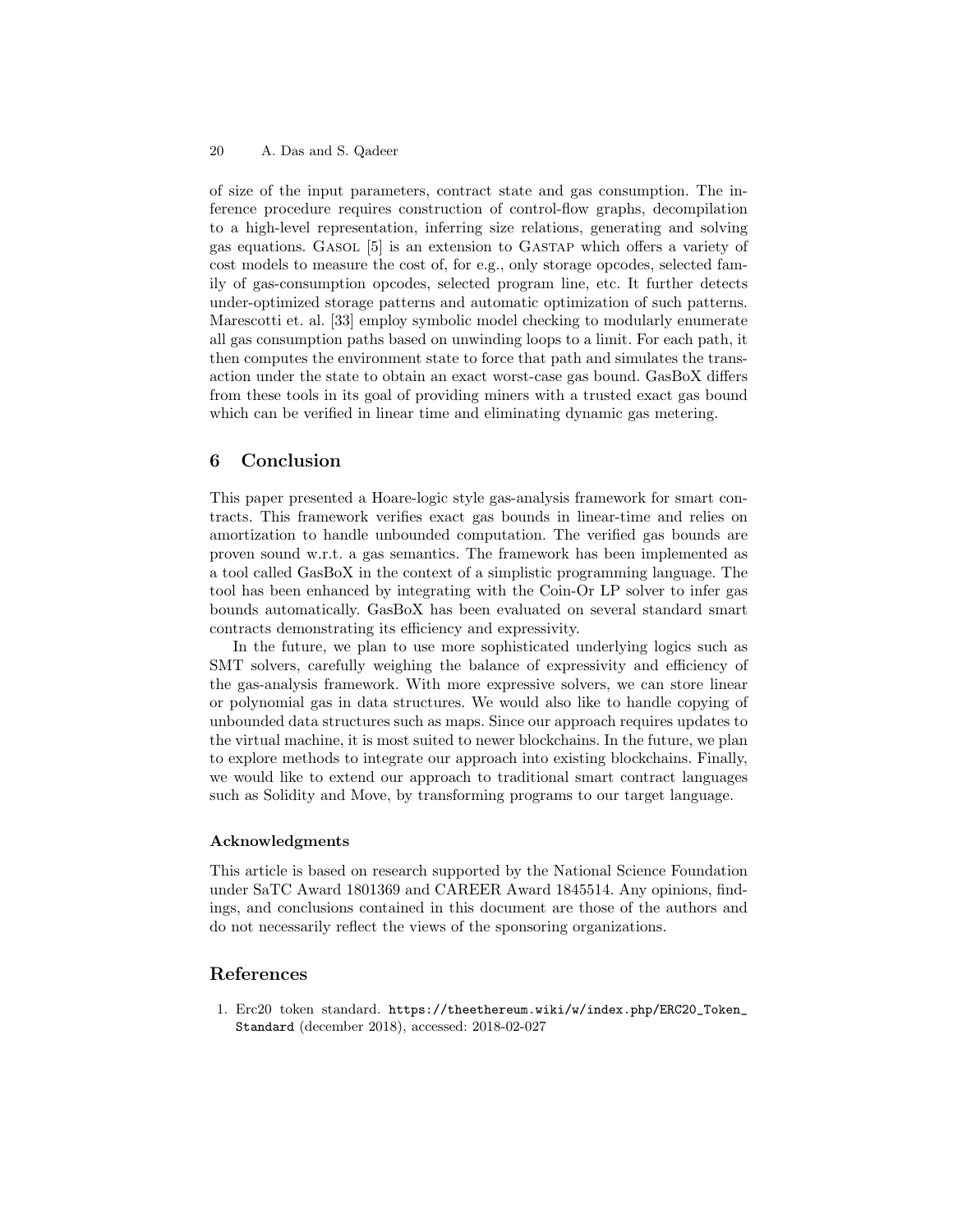- 2. Tether: Digital money for a digital age. https://tether.to/ (Apr 2020), accessed: 2020-04-29
- 3. Albert, E., Arenas, P., Genaim, S., Puebla, G., Zanardini, D.: Cost analysis of java bytecode. In: De Nicola, R. (ed.) Programming Languages and Systems. pp. 157–172. Springer Berlin Heidelberg, Berlin, Heidelberg (2007)
- 4. Albert, E., Arenas, P., Genaim, S., Herraiz, I., Puebla, G.: Comparing cost functions in resource analysis. In: van Eekelen, M., Shkaravska, O. (eds.) Foundational and Practical Aspects of Resource Analysis. pp. 1–17. Springer Berlin Heidelberg, Berlin, Heidelberg (2010)
- 5. Albert, E., Correas, J., Gordillo, P., Román-Díez, G., Rubio, A.: Gasol: Gas analysis and optimization for ethereum smart contracts (2019)
- 6. Albert, E., Gordillo, P., Rubio, A., Sergey, I.: Running on fumes. In: Ganty, P., Kaâniche, M. (eds.) Verification and Evaluation of Computer and Communication Systems. pp. 63–78. Springer International Publishing, Cham (2019)
- 7. Alonso-Blas, D.E., Genaim, S.: On the limits of the classical approach to cost analysis. In: Min´e, A., Schmidt, D. (eds.) Static Analysis. pp. 405–421. Springer Berlin Heidelberg, Berlin, Heidelberg (2012)
- 8. Baudet, M., Ching, A., Chursin, A., Danezis, G., Garillot, F., Li, Z., Malkhi, D., Naor, O., Perelman, D., Sonnino, A.: State machine replication in the libra blockchain (2019), https://developers.libra.org/docs/assets/papers/ libra-consensus-state-machine-replication-in-the-libra-blockchain.pdf
- 9. Benzinger, R.: Automated higher-order complexity analysis. Theoretical Computer Science  $318(1)$ , 79 – 103 (2004). https://doi.org/https://doi.org/10.1016/j.tcs.2003.10.022, http://www. sciencedirect.com/science/article/pii/S0304397503005279, implicit Computational Complexity
- 10. Bhargavan, K., Delignat-Lavaud, A., Fournet, C., Gollamudi, A., Gonthier, G., Kobeissi, N., Kulatova, N., Rastogi, A., Sibut-Pinote, T., Swamy, N., Zanella-Béguelin, S.: Formal verification of smart contracts: Short paper. In: Proceedings of the 2016 ACM Workshop on Programming Languages and Analysis for Security. pp. 91–96. PLAS '16, ACM, New York, NY, USA (2016). https://doi.org/10.1145/2993600.2993611, http://doi.acm.org/10.1145/ 2993600.2993611
- 11. Blackshear, S., Cheng, E., Dill, D.L., Gao, V., Maurer, B., Nowacki, T., Pott, A., Qadeer, S., Rain, D.R., Sezer, S., et al.: Move: A language with programmable resources (2019)
- 12. Carbonneaux, Q., Hoffmann, J., Reps, T., Shao, Z.: Automated resource analysis with coq proof objects. In: Majumdar, R., Kunčak, V. (eds.) Computer Aided Verification. pp. 64–85. Springer International Publishing, Cham (2017)
- 13. Carbonneaux, Q., Hoffmann, J., Shao, Z.: Compositional certified resource bounds. In: Proceedings of the 36th ACM SIGPLAN Conference on Programming Language Design and Implementation. p. 467–478. PLDI '15, Association for Computing Machinery, New York, NY, USA (2015). https://doi.org/10.1145/2737924.2737955, https://doi.org/10.1145/2737924.2737955
- 14. Chen, T., Li, X., Luo, X., Zhang, X.: Under-optimized smart contracts devour your money. In: 2017 IEEE 24th International Conference on Software Analysis, Evolution and Reengineering (SANER). pp. 442–446 (2017)
- 15. Danielsson, N.A.: Lightweight semiformal time complexity analysis for purely functional data structures. In: Proceedings of the 35th Annual ACM SIGPLAN-SIGACT Symposium on Principles of Programming Languages. p.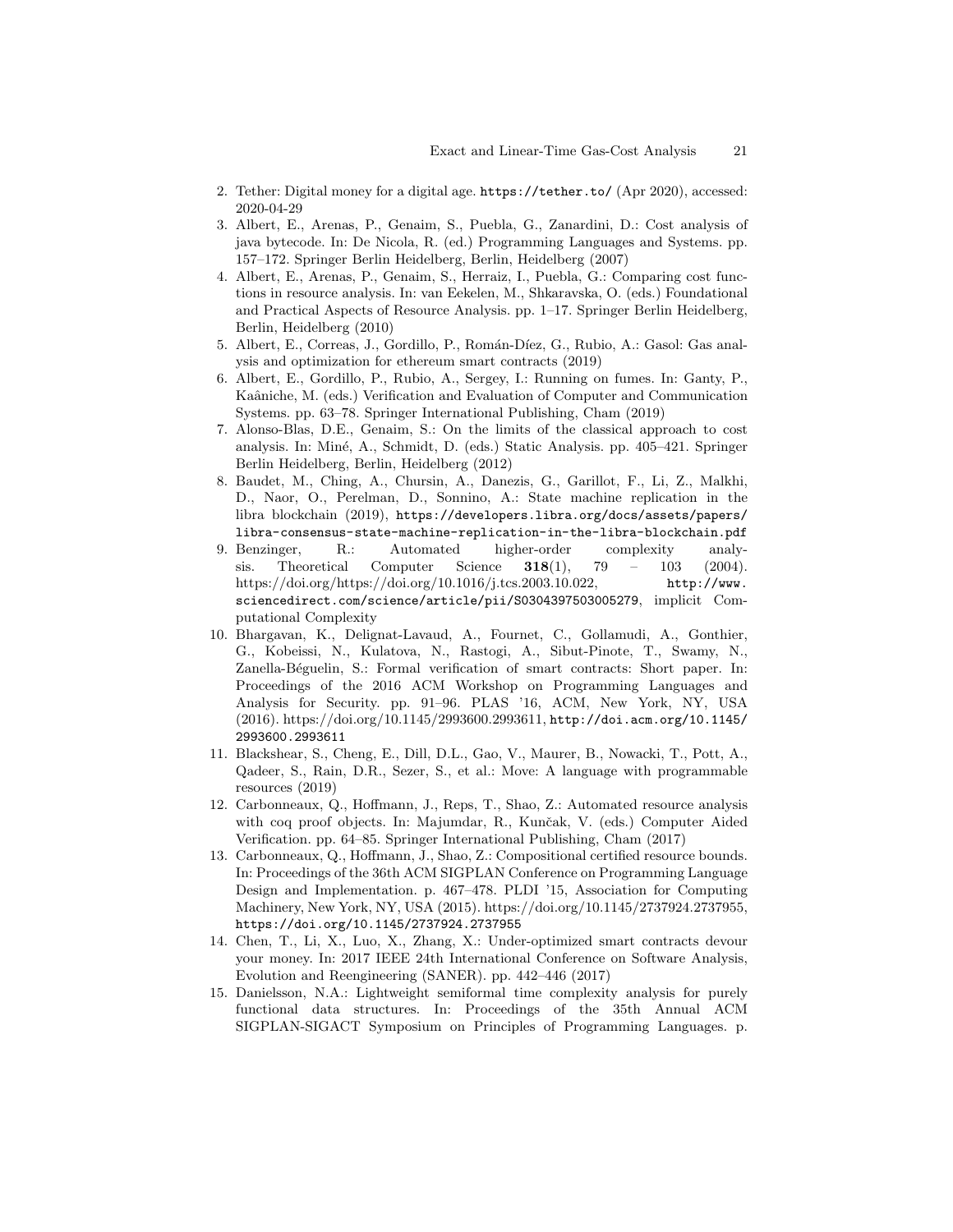133–144. POPL '08, Association for Computing Machinery, New York, NY, USA (2008). https://doi.org/10.1145/1328438.1328457, https://doi.org/10. 1145/1328438.1328457

- 16. Dannen, C.: Introducing Ethereum and Solidity: Foundations of Cryptocurrency and Blockchain Programming for Beginners. Apress, USA, 1st edn. (2017)
- 17. Das, A., Balzer, S., Hoffmann, J., Pfenning, F.: Resource-aware session types for digital contracts. CoRR abs/1902.06056 (2019), http://arxiv.org/abs/1902. 06056
- 18. Das, A., Hoffmann, J., Pfenning, F.: Parallel complexity analysis with temporal session types. Proc. ACM Program. Lang. 2(ICFP) (Jul 2018). https://doi.org/10.1145/3236786, https://doi.org/10.1145/3236786
- 19. Das, A., Hoffmann, J., Pfenning, F.: Work analysis with resource-aware session types. In: Proceedings of the 33rd Annual ACM/IEEE Symposium on Logic in Computer Science. pp. 305–314. LICS '18, ACM, New York, NY, USA (2018). https://doi.org/10.1145/3209108.3209146, http://doi.acm.org/10.1145/ 3209108.3209146
- 20. Fischer, M.J., Rabin, M.O.: Super-exponential complexity of presburger arithmetic. In: Caviness, B.F., Johnson, J.R. (eds.) Quantifier Elimination and Cylindrical Algebraic Decomposition. pp. 122–135. Springer Vienna, Vienna (1998)
- 21. Flores-Montoya, A., Hähnle, R.: Resource analysis of complex programs with cost equations. In: Garrigue, J. (ed.) Programming Languages and Systems. pp. 275– 295. Springer International Publishing, Cham (2014)
- 22. Girard, J.Y.: Linear logic. Theoretical Computer Science  $50(1)$ ,  $1 101$ (1987). https://doi.org/https://doi.org/10.1016/0304-3975(87)90045-4, http:// www.sciencedirect.com/science/article/pii/0304397587900454
- 23. Grech, N., Kong, M., Jurisevic, A., Brent, L., Scholz, B., Smaragdakis, Y.: Madmax: Surviving out-of-gas conditions in ethereum smart contracts. Proc. ACM Program. Lang. 2(OOPSLA), 116:1–116:27 (Oct 2018). https://doi.org/10.1145/3276486, http://doi.acm.org/10.1145/3276486
- 24. Grishchenko, I., Maffei, M., Schneidewind, C.: Foundations and tools for the static analysis of ethereum smart contracts. In: Chockler, H., Weissenbacher, G. (eds.) Computer Aided Verification. pp. 51–78. Springer International Publishing, Cham (2018)
- 25. Gulwani, S.: Speed: Symbolic complexity bound analysis. In: Bouajjani, A., Maler, O. (eds.) Computer Aided Verification. pp. 51–62. Springer Berlin Heidelberg, Berlin, Heidelberg (2009)
- 26. Hoffmann, J., Aehlig, K., Hofmann, M.: Multivariate amortized resource analysis. ACM Trans. Program. Lang. Syst. 34(3) (Nov 2012). https://doi.org/10.1145/2362389.2362393, https://doi.org/10.1145/2362389. 2362393
- 27. Hoffmann, J., Das, A., Weng, S.C.: Towards automatic resource bound analysis for ocaml. In: Proceedings of the 44th ACM SIGPLAN Symposium on Principles of Programming Languages. p. 359–373. POPL 2017, Association for Computing Machinery, New York, NY, USA (2017). https://doi.org/10.1145/3009837.3009842, https://doi.org/10.1145/3009837.3009842
- 28. Hoffmann, J., Hofmann, M.: Amortized resource analysis with polynomial potential. In: Gordon, A.D. (ed.) Programming Languages and Systems. pp. 287–306. Springer Berlin Heidelberg, Berlin, Heidelberg (2010)
- 29. Hofmann, M., Jost, S.: Static prediction of heap space usage for first-order functional programs. In: Proceedings of the 30th ACM SIGPLAN-SIGACT Symposium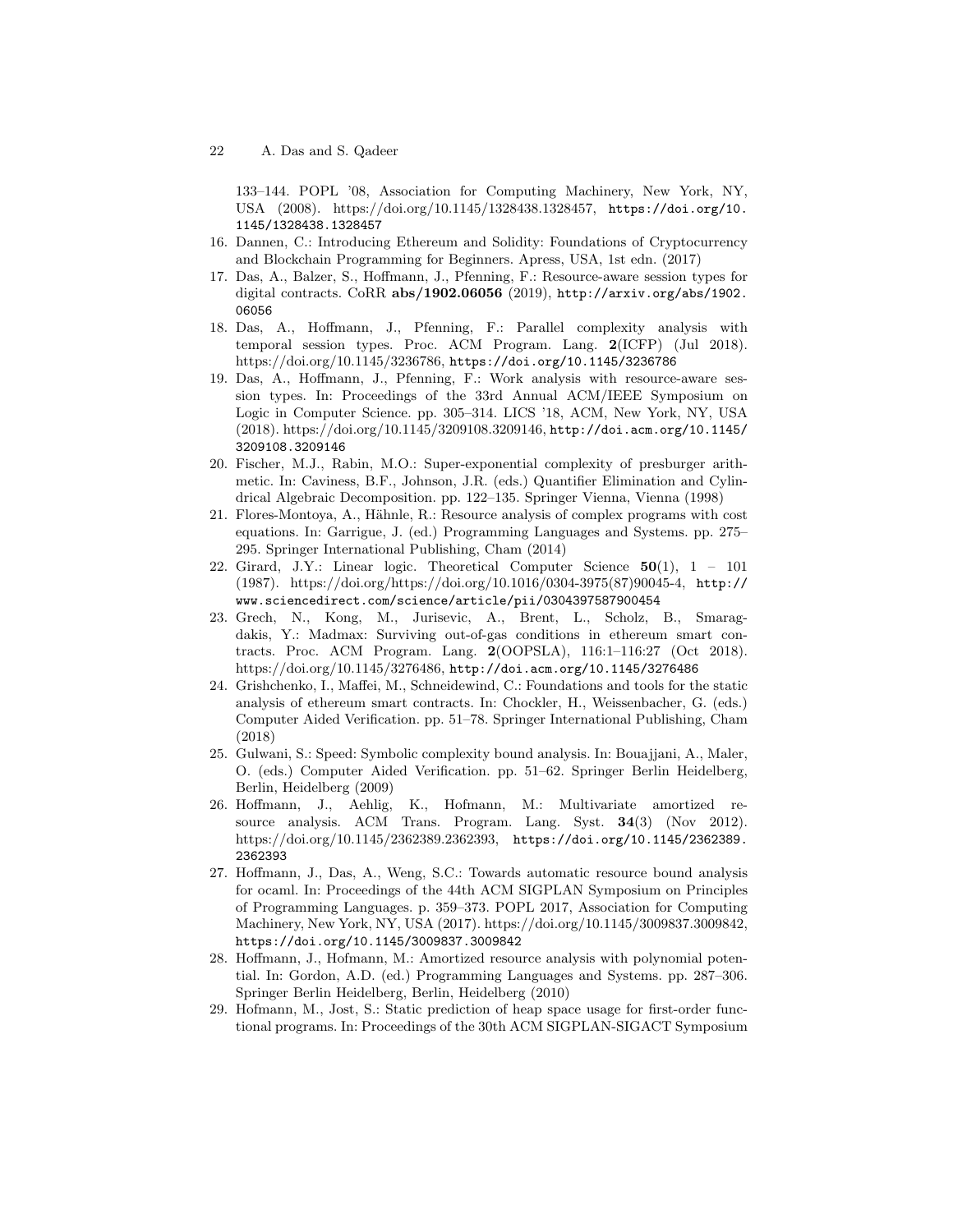on Principles of Programming Languages. pp. 185–197. POPL '03, ACM, New York, NY, USA (2003). https://doi.org/10.1145/604131.604148, http://doi.acm. org/10.1145/604131.604148

- 30. Hofmann, M., Jost, S.: Type-based amortised heap-space analysis. In: Proceedings of the 15th European Conference on Programming Languages and Systems. p. 22–37. ESOP'06, Springer-Verlag, Berlin, Heidelberg (2006)
- 31. Lahiri, S.K., Chen, S., Wang, Y., Dillig, I.: Formal specification and verification of smart contracts for azure blockchain. CoRR abs/1812.08829 (2018), http: //arxiv.org/abs/1812.08829
- 32. Luu, L., Chu, D.H., Olickel, H., Saxena, P., Hobor, A.: Making smart contracts smarter. In: Proceedings of the 2016 ACM SIGSAC Conference on Computer and Communications Security. pp. 254–269. CCS '16, ACM, New York, NY, USA (2016). https://doi.org/10.1145/2976749.2978309, http://doi.acm.org/10.1145/ 2976749.2978309
- 33. Marescotti, M., Blicha, M., Hyvärinen, A.E.J., Asadi, S., Sharygina, N.: Computing exact worst-case gas consumption for smart contracts. In: International Symposium on Leveraging Applications of Formal Methods ISoLA 2018: Leveraging Applications of Formal Methods, Verification and Validation. Industrial Practice. Springer, Springer, Cyprus (2018), https://link.springer.com/chapter/ 10.1007\%2F978-3-030-03427-6\_33
- 34. de Moura, L., Bjørner, N.: Z3: An efficient smt solver. In: Ramakrishnan, C.R., Rehof, J. (eds.) Tools and Algorithms for the Construction and Analysis of Systems. pp. 337–340. Springer Berlin Heidelberg, Berlin, Heidelberg (2008)
- 35. Pottier, F., Régis-Gianas, Y.: Menhir Reference Manual (2019)
- 36. Saltzman, M.J.: Coin-Or: An Open-Source Library for Optimization, pp. 3–32. Springer US, Boston, MA (2002)
- 37. Sergey, I., Nagaraj, V., Johannsen, J., Kumar, A., Trunov, A., Hao, K.C.G.: Safer smart contract programming with scilla. Proc. ACM Program. Lang. 3(OOPSLA) (Oct 2019). https://doi.org/10.1145/3360611, https://doi.org/10. 1145/3360611
- 38. Sim˜oes, H., Vasconcelos, P., Florido, M., Jost, S., Hammond, K.: Automatic amortised analysis of dynamic memory allocation for lazy functional programs. In: Proceedings of the 17th ACM SIGPLAN International Conference on Functional Programming. p. 165–176. ICFP '12, Association for Computing Machinery, New York, NY, USA (2012). https://doi.org/10.1145/2364527.2364575, https://doi.org/10.1145/2364527.2364575
- 39. Sinn, M., Zuleger, F., Veith, H.: A simple and scalable static analysis for bound analysis and amortized complexity analysis. In: Biere, A., Bloem, R. (eds.) Computer Aided Verification. pp. 745–761. Springer International Publishing, Cham (2014)
- 40. Tarjan, R.: Amortized computational complexity. SIAM Journal on Algebraic and Discrete Methods 6(2), 306–318 (1985)
- 41. Tikhomirov, S., Voskresenskaya, E., Ivanitskiy, I., Takhaviev, R., Marchenko, E., Alexandrov, Y.: Smartcheck: Static analysis of ethereum smart contracts. In: 2018 IEEE/ACM 1st International Workshop on Emerging Trends in Software Engineering for Blockchain (WETSEB). pp. 9–16 (May 2018)
- 42. Wegbreit, B.: Mechanical program analysis. Commun. ACM 18(9), 528–539 (Sep 1975). https://doi.org/10.1145/361002.361016, https://doi.org/10.1145/ 361002.361016